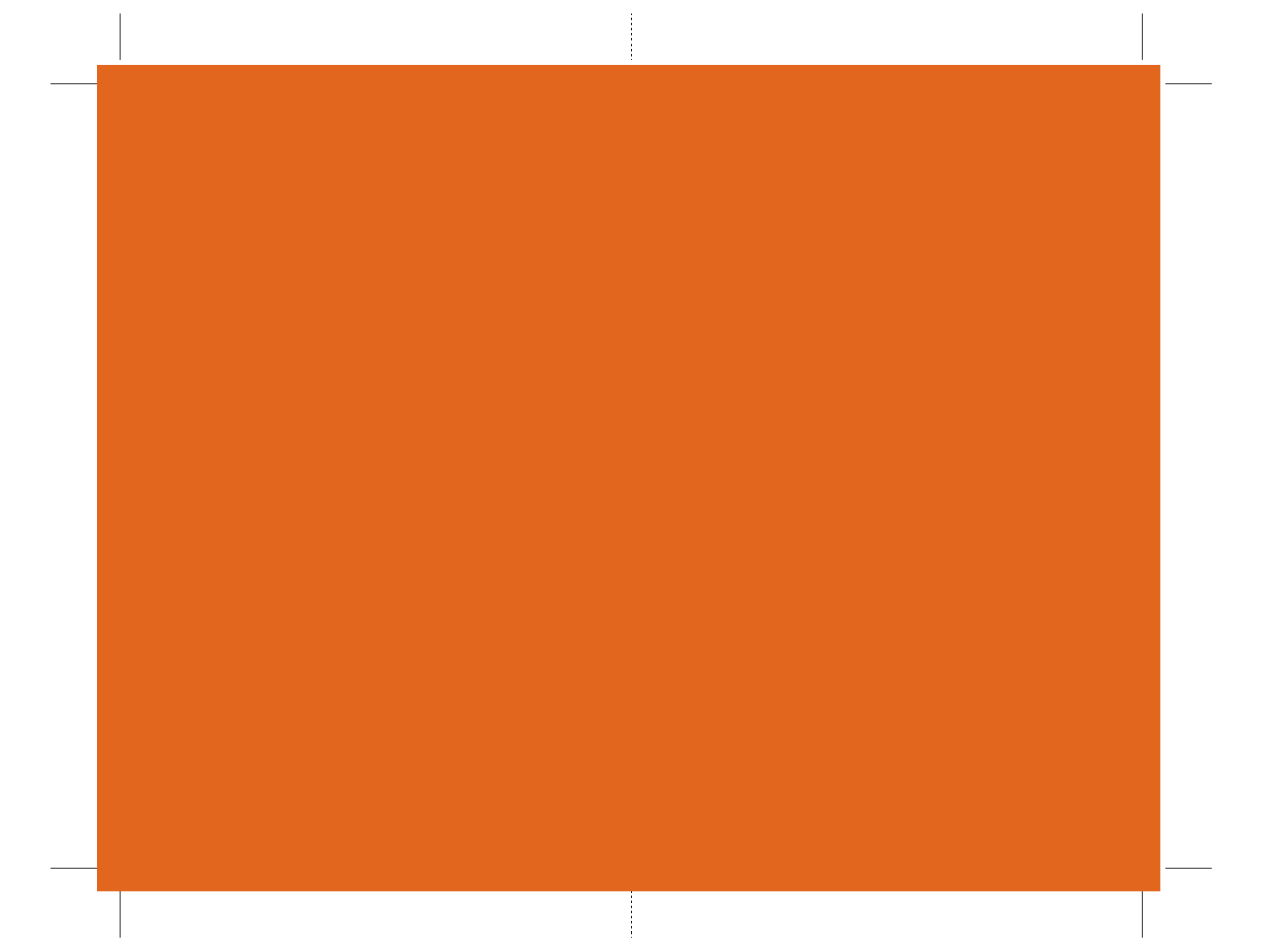**THIRD QUARTERLY REPORT I 31 March 2022** Cnergyico Pk Limited

# **CONTENT**

Company Information

Directors' Report

# **Unconsolidated Financial Statements**

 Statement of Financial Position Statement of Profit or Loss Statement of Comprehensive Income Statement of Changes in Equity Statement of Cash Flows Notes to the Financial Statements

# **Consolidated Financial Statements**

- Statement of Financial Position
- Statement of Profit or Loss
- Statement of Comprehensive Income
- 21 Statement of Changes in Equity
- Statement of Cash Flows
- Notes to the Financial Statements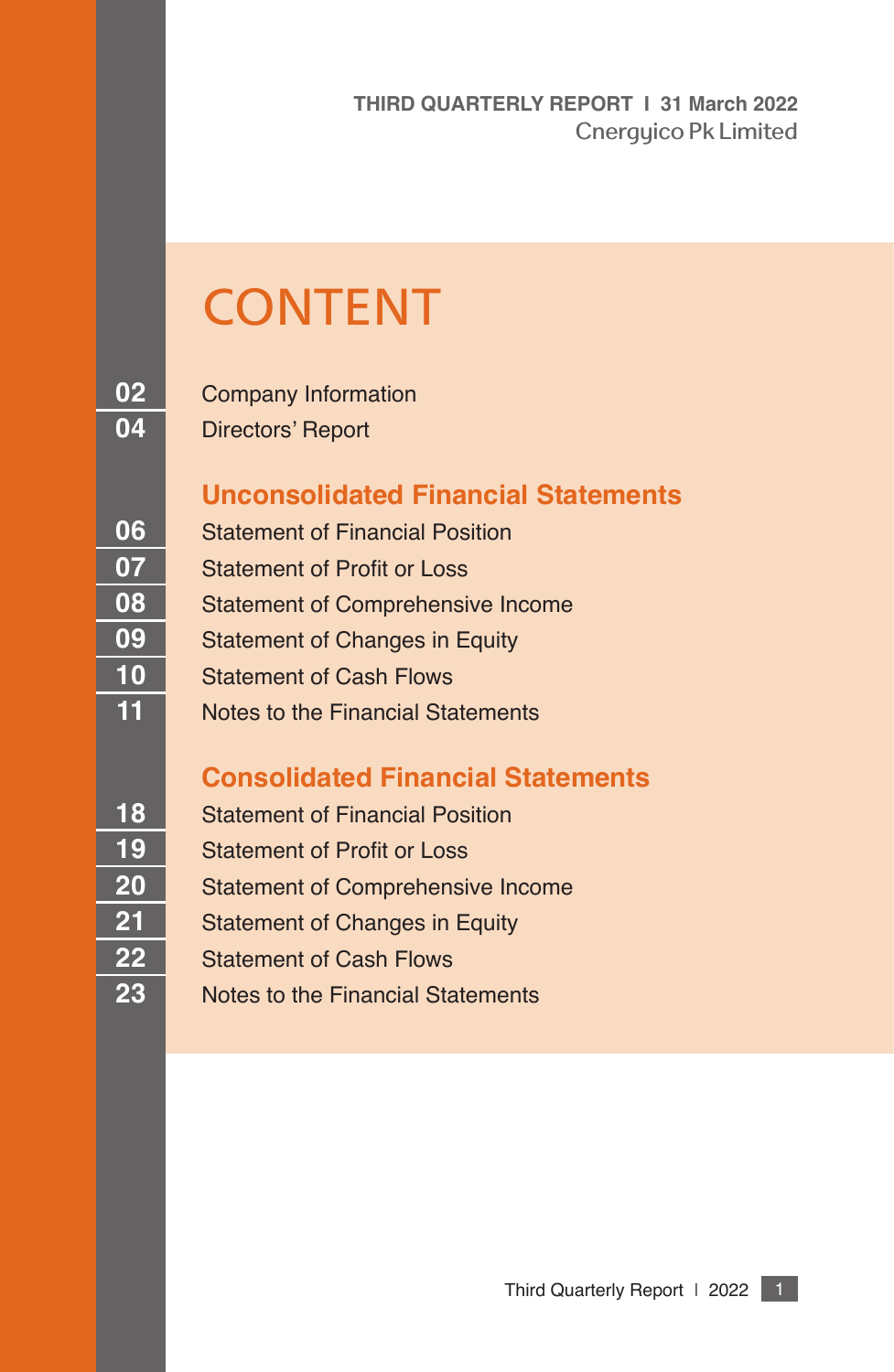# **COMPANY** INFORMATION

# Board of Directors

| Mohammad Wasi Khan                                  | Chairman                                               |
|-----------------------------------------------------|--------------------------------------------------------|
| Amir Abbassciy                                      | Director & Chief Executive Officer                     |
| <b>Amir Waheed Ahmed</b>                            | <b>Independent Director</b>                            |
| Muhammad Usama Qureshi                              | <b>Independent Director</b>                            |
| <b>Syed Arshad Raza</b>                             | <b>Director</b>                                        |
| Uzma Abbasi                                         | <b>Director</b><br>Alternate Director: Aumar Abbassciy |
| Syed Hasan Zaidi                                    | <b>Director</b>                                        |
| <b>Audit Committee</b>                              |                                                        |
| Amir Waheed Ahmed                                   | Chairman                                               |
| Muhammad Usama Qureshi                              | Member                                                 |
| Uzma Abbasi                                         | Member<br>Alternate Director: Aumar Abbassciy          |
| Human Resource and<br><b>Remuneration Committee</b> |                                                        |
| Muhammad Usama Qureshi                              | Chairman                                               |
| Syed Arshad Raza                                    | Member                                                 |
| Uzma Abbasi                                         | Member<br>Alternate Director: Aumar Abbassciy          |
| <b>Risk Management Committee</b>                    |                                                        |
| Amir Abbassciy                                      | Chairman                                               |
| Muhammad Usama Qureshi                              | Member                                                 |
| Amir Waheed Ahmed                                   | Member                                                 |
| <b>Chief Financial Officer</b>                      |                                                        |
| Zafar Shahab                                        |                                                        |
| <b>Company Secretary</b>                            |                                                        |
| Majid Muqtadir                                      |                                                        |
| <b>Auditors</b>                                     |                                                        |
| <b>Yousuf Adil</b>                                  | <b>Chartered Accountants</b>                           |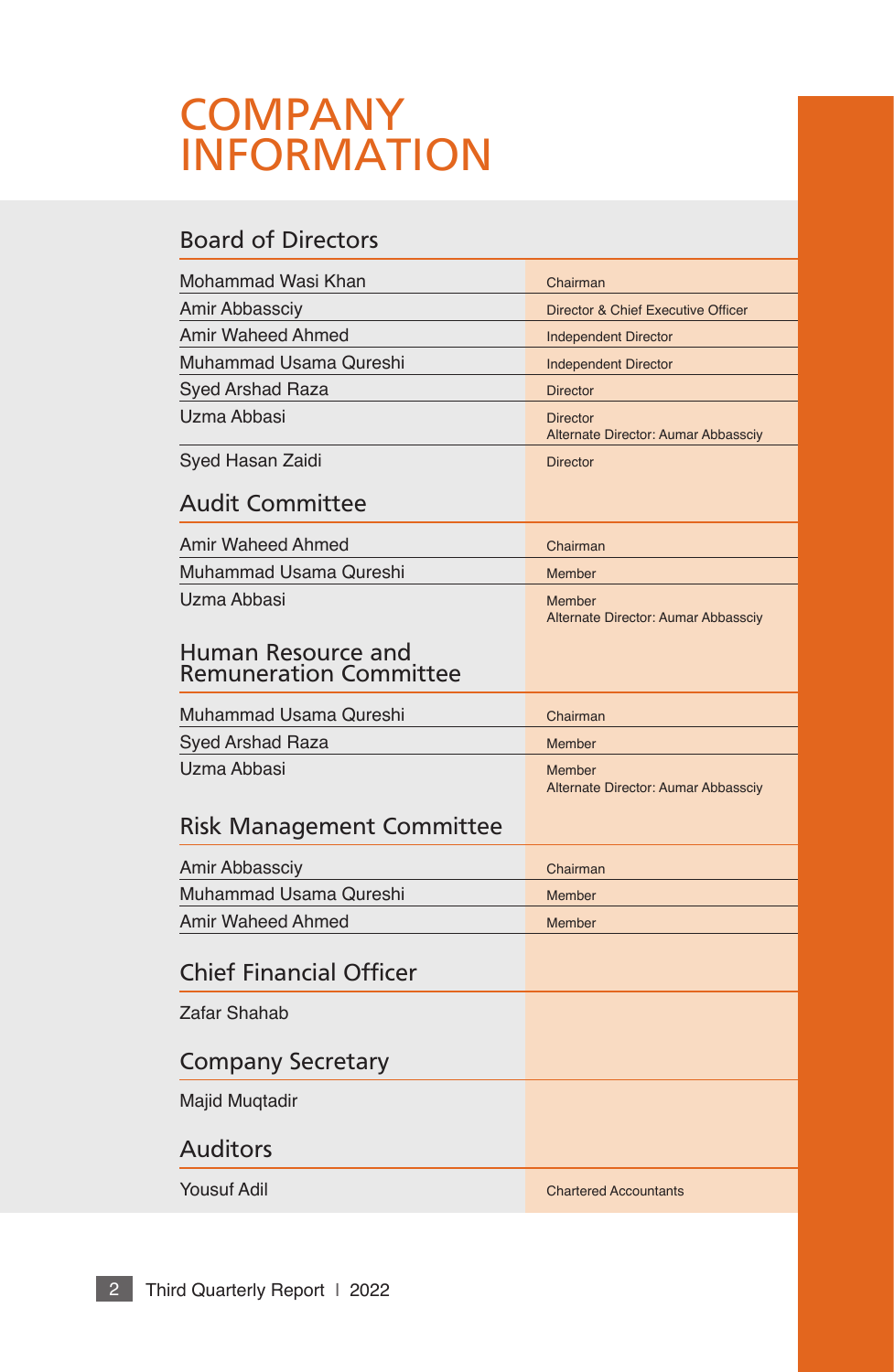# Bankers

Allied Bank Limited Al Baraka Bank (Pakistan) Limited Askari Bank Limited Bank Alfalah Limited Bank Islami Pakistan Limited Faysal Bank Limited First Women Bank Limited Habib Bank Limited Habib Metropolitan Bank Limited Industrial and Commercial Bank of China Limited JS Bank Limited MCB Bank Limited Meezan Bank Limited National Bank of Pakistan Pak Oman Investment Company Limited Saudi Pak Industrial and Agricultural Investment Company Limited Soneri Bank Limited Summit Bank Limited Silkbank Limited The Bank of Khyber The Bank of Punjab United Bank Limited

# Shares Registrar

FAMCO Associates (Pvt) Limited 8-F, Next to Hotel Faran Nursery Block - 6, P.E.C.H.S Shahrah-e-Faisal, Karachi Tel: (92 21) 3438 0101, 3438 0102 Fax: (92 21) 3438 0106

## Registered Office

The Harbour Front, 9<sup>th</sup> Floor Dolmen City, HC-3, Block-4 Marine Drive, Clifton Karachi 75600, Pakistan Tel: (92 21) 111 222 081 Fax: (92 21) 111 888 081

## **Website**

www.cnergyico.com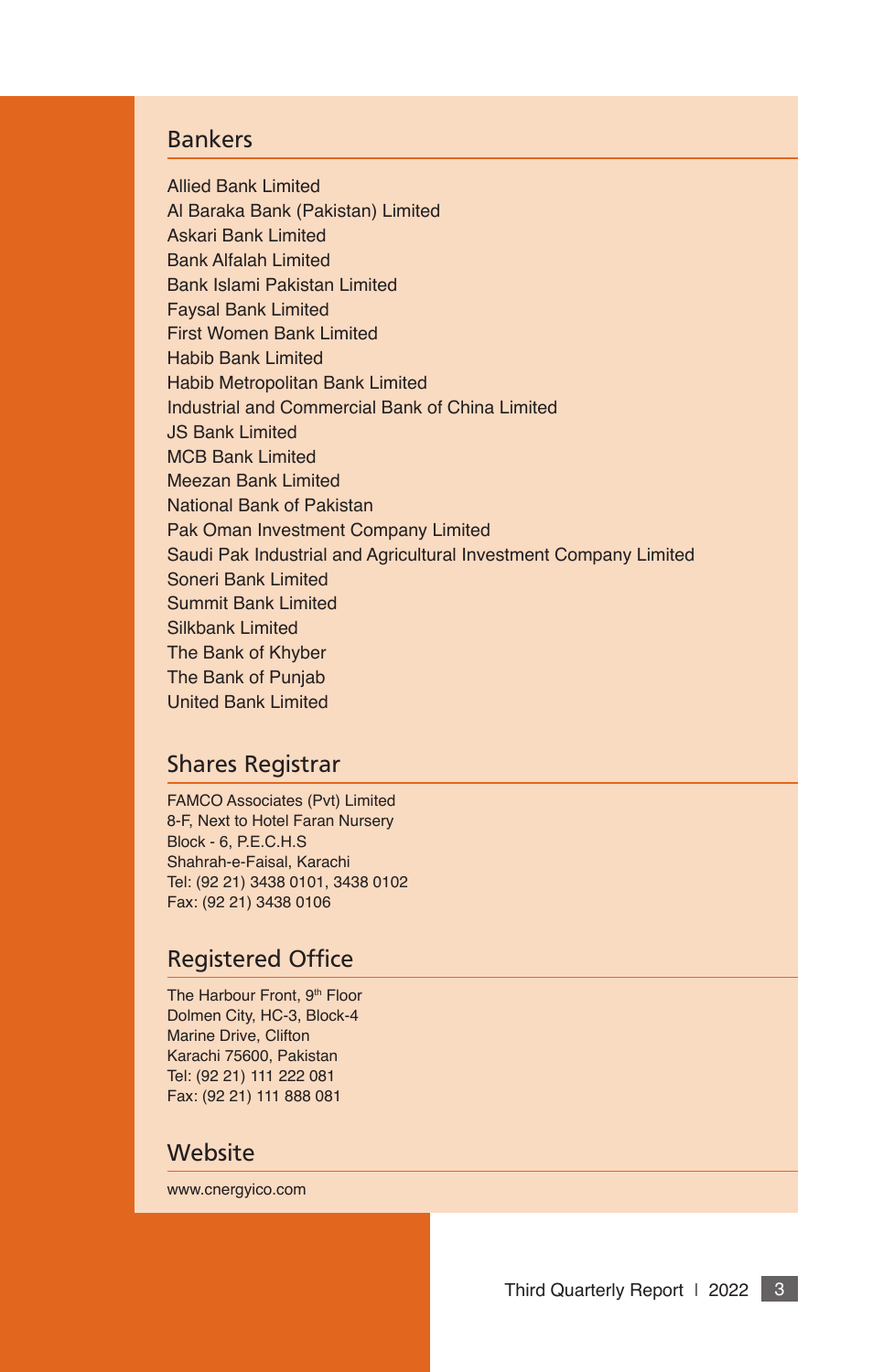# DIRECTORS' REPORT

For the period ended March 31, 2022

In the name of Allah the Most Merciful and the Most Benevolent.

# The Directors of your Company are pleased to present a brief review of the fnancial results and operations of the Company for the period ended 31st March, 2022.

The ongoing Ukraine situation played a key role in bringing international oil prices to over US\$ 100 a barrel. There had been a gradual increase in oil prices with the slowdown of COVID-19 infections however, the Ukraine situation affected the supply side heavily resulting in almost 40% increase in oil prices in current period. In order to provide maximum relief to the general public, the Government decided to maintain the oil prices for end consumers through introduction of Price Differential Claims (PDCs) on petroleum products. The PDC has further intensifed cashfows issues of the oil industry as the working capital lines of the industry were already under stress due to increasing international oil prices, PKR depreciation and carryforward sales tax refunds.

The imbalance in the global oil supply & demand situation proved beneficial for the refiners as margins improved, specifcally on High Speed Diesel (HSD). Healthier refnery margins along with revision in the marketing margins by the Government improved the overall proftability of the Company, however, the maximum benefit could not be availed due to working capital constraints.

During the period, PKR depreciated by 16% in as compare to 9% appreciation in the same period last year which resulted into exchange losses to the entire sector. We hope that the Government will take note of the devastating impact of such abrupt PKR fuctuation and will provide a revised mechanism to absorb the exchange losses.

The Company recorded net sales of PKR 121.8 billion as compared to PKR 101.3 billion in the same period last year and earned gross profit of PKR 5.0 billion compared to PKR 5.4 billion last year. As explained in previous paragraphs, the refnery margins were very strong, however, a signifcant portion of the refnery's capacity was not brought into operations due to limited amount of working capital availability. Expenses remained within budget except fnance cost, which increased due to upward revision in KIBOR and amortization of deferred tax.

The Company incurred profit after tax of PKR 562 million with basic I diluted earnings per share of Rs. 0.11 and Rs. 0.10 respectively as compared to profit after tax of PKR 2.1 billion with basic I diluted earnings per share of Rs. 0.41 in the same period last year.

The Board wishes to place on record its gratitude for the co-operation extended by the Government of Pakistan and our strategic partners including: customers, fnancial institutions, suppliers I vendors and shareholders.

For and on behalf of the Board of Directors

#### **Chief Executive Officer Director Director Director**

Karachi April 28, 2022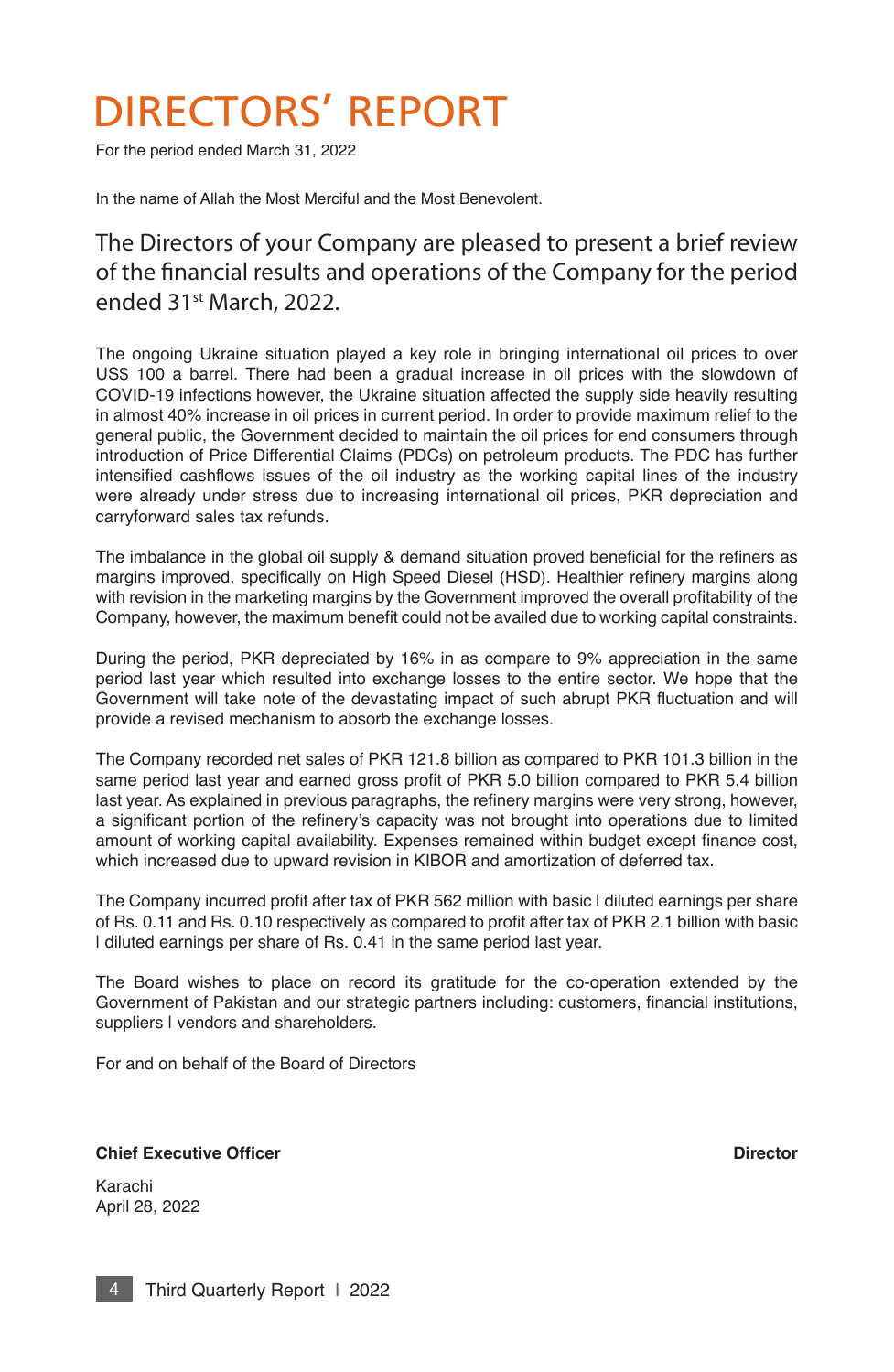ڈائریکٹرز رپورٹ

برائے اختتام مدت 31 مارچ 2022

شر وع الله کے نام سے جو بڑا مہربان اور نہایت رحم کرنے والا ہے۔

آپ کی کمپنی کر ڈائریکٹرز ۱۳مارچ۳۰۲ کوختم ہونے والی میعاد کر لئے مالیاتی نتائج اورکمپنی کی عملی سرگرمیوں کاایک مختصر جائزہپیش کرتے ہوئے انتہائی خوشی محسوس كررسر ہيں۔

پوکرین میں جاری صور تحال نے تیل کی بین الاقوامی قیمتوں کو 100 امریکی ڈالر فی بیرل سے اوپر لے جانے میں کلیدی کردار ادا کیا۔ کورونا وائرس کے پھیلاو میں کی کے ساتھ تیل کی قیمتوں میں بندریج اضافہ دیکھنے میں آیا۔ تاہم، یوکرین کی صورتحال نے تیل کی سائی کو بری طرح متاثر کیا جس کی وجہ سے موجودہ مدت میں تیل کی قیمتوں میں تقریباً 40 فیصد اضافہ ہوا۔ حکومت پاکتان نے عوام کو زیادہ سے زیادہ ریلیف دینے کے لیے "پرائس ڈفرینشیئل کلیمز" (PDCs) متعارف کردا کر پیڑول پمپس پر ایندھن کی قیمتیں برقرار رکھنے کا فیصلہ کیا۔ تیل کی بین الاقوامی قیمتوں میں اضافے، روپے کی قدر میں کی اور کیری فارورڈ سیلز ٹیکس ریفنڈ کی وجہ سے تیل کی صنعت کی ورکنگ کیپیٹل کی ضروریات پہلے ہی دباؤ کا شکار تھیں۔ PDC نے اس صنعت کے کیش فلو کے مسائل کو مزید بڑھا دیا ہے۔

ریفائنریوں کے لئے بین الاقوامی منڈیوں میں تیل کی طلب اور رسد میں عدم قوازن فائدہ مند ثابت ہوا کیونکہ اس وجہ سے ان کے مار جن میں نمایاں بہتری ہوئ، خاص طور پر رہائی ایپیڈ ڈیزل (HSD) کی مد میں۔ ریفائنری مارجن کے مثبت اثرات کے ساتھ ساتھ حکومت پاکتان کی جانب سے مارکیننگ مار جن میں نظر ثانی نے محمینی کے مجموعی منافع کو بہتر بنایا۔ تاہم، ورکنگ کیپیٹل میں رکاوٹوں کی وجہ سے اس صور تحال کا زیادہ سے زیادہ فائدہ حاصل نہیں کیا جائےگ

اس عرصے کے دوران پاکستانی روپے کی قدر میں 61 فیصد کی ہوئی، جوکہ گزشتہ سال کی اس مدت میں 9 فیصد اضافے کے مقابلے میں <sup>دیکھی</sup> گئی، جس سے تیل کی صنعت کو زرمبادلہ کے نقصانات اٹھانے پڑے۔ ہم امید کرتے ہیں کہ حکومت پاکستان مقامی کرنسی کی قدر میں تیزی سے ہونے والے انار چڑھاؤ کے تباہ کن اثرات کا نوٹس لے گی اور زرمبادلہ کے نقصانات کا سامنا کرنے کے لیے ایک بہتر طریقہ کار فراہم کرے گی۔

تھینی نے گزشتہ سال کی ای مدت میں 101.3 ارب روپے کے مقابلے میں 121.8 ارب روپے کی خالص فروخت ریکارڈ کی اور گزشتہ سال 5.4 ارب روپے کے مقابلے میں 5.0 ارب روپے کا مجموعی منافع کمایا۔ جیسا کہ پہلے بیان کیا گیا ہے، ریفائنری مارجن بہت مضبوط رہے، تاہم ور کنگ کیپیٹل کی محدود دستیابی کی وجہ سے تھروپٹ کم رہا اور مار جن میں بہتری کا بھر پور فائدہ نہیں اٹھایا جائے کارہ مار انراجات بجٹ کے اندر<br>رہے، سوائے فنانس لاگت کے جوکہ KIBOR میں اضافے اور موخر ٹیکس کی ایمورٹائزیشن کی وجہ

سمپنی نے 562 ملین روپے کا بعد از ٹیکن منافع حاصل کیا جس میں فی حصص بنیادی اور تحلیل شدہ آمدنی بالترتیب 11.0 روپے اور 10.0 روپے رہی جبکہ گزشتہ سال اسی مدت میں کھمپنی نے 2.1 ارب روپے کے بعد ٹیکس منافع، جس میں فی حصص بنیادی اور تحلیل شدہ آمدنی 41.0 روپے تھی، حاصل کیا تھا۔

بورڈ حکومت پاکستان اور کاروہاری عمل کے شرکا بشول صار فین، مالیاتی اداروں، سپلائرز، وینڈرز اور شیئر ہولڈرز کی جانب سے فراہم کردہ تعادن پر ان کے شکر گزار ہیں۔

برائے ومنجانب بورڈ آف ڈائریکٹرز

چيف ايگزيکوُ آفيبر

گراچی 28 إيرل، 2022

ڈائریکٹر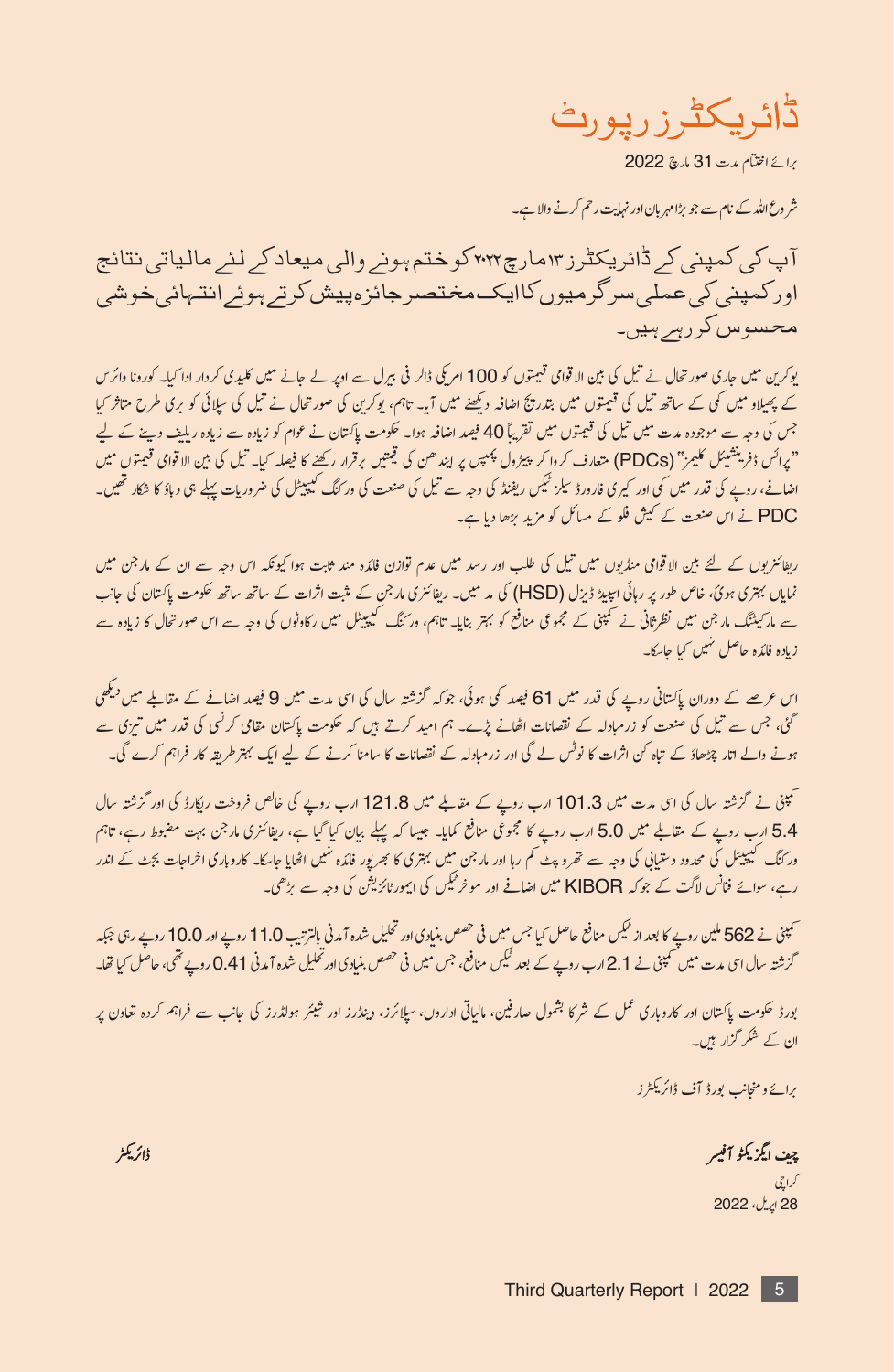# Unconsolidated Condensed Interim Statement of Financial Position As at March 31, 2022

|                                                                | (Rupees in '000)            |                              |  |
|----------------------------------------------------------------|-----------------------------|------------------------------|--|
| <b>Note</b>                                                    | Mar 31, 2022<br>(Unaudited) | Jun 30, 2021<br>(Audited)    |  |
| <b>NON CURRENT ASSETS</b>                                      |                             |                              |  |
| Property, plant and equipment<br>5                             | 72,072,447                  | 71,511,881                   |  |
| Long term Investment                                           | 16,931,504                  | 16,931,504                   |  |
| Long term Loans and Advances                                   | 482,134                     | 568,231                      |  |
| Long-term deposits                                             | 336,399                     | 337,712                      |  |
| Deferred taxation                                              | 225,388                     | 901,548                      |  |
|                                                                | 90,047,873                  | 90,250,876                   |  |
| <b>CURRENT ASSETS</b>                                          |                             |                              |  |
| Stores and spares                                              | 2,675,170                   | 2,081,378                    |  |
| Stock-in-trade<br>6                                            | 24,150,827                  | 33,584,673                   |  |
| <b>Trade debts</b><br>$\overline{7}$                           | 5,690,470                   | 4,556,175                    |  |
| Loans and advances                                             | 1,673,647                   | 1,560,131                    |  |
| Trade deposits and short-term prepayments                      | 74,081                      | 52,427                       |  |
| <b>Accrued interest</b>                                        | 408,249                     | 362,032                      |  |
| <b>Other Receivables</b><br>8                                  | 5,048,805                   | 2,162,185                    |  |
| Taxation - net                                                 | 1,178,581                   | 1,138,264                    |  |
| Cash and bank balances                                         | 1,600,788                   | 2,249,958                    |  |
|                                                                | 42,500,619                  | 47,747,223                   |  |
| <b>TOTAL ASSETS</b>                                            | 132,548,491                 | 137,998,099                  |  |
| <b>SHARE CAPITAL AND RESERVES</b><br>Share capital<br>Reserves | 53,298,847<br>(26,591,006)  | 53,298,847<br>(27, 547, 611) |  |
| Surplus on revaluation of Property, plant and equipment        | 2,721,407                   | 3,115,366                    |  |
|                                                                | 29,429,248                  | 28,866,602                   |  |
| Contribution against future issue of shares                    | 979,418                     | 979,418                      |  |
|                                                                | 30,408,667                  | 29,846,020                   |  |
|                                                                |                             |                              |  |
| <b>NON CURRENT LIABILITIES</b><br>Long term financing          | 19,335,243                  | 21,897,037                   |  |
| Accrued and deferred markup                                    | 7,061,125                   | 5,774,166                    |  |
| Long term lease liabilities                                    | 1,183,795                   | 1,029,047                    |  |
| Long-term deposits                                             | 253,841                     | 269,500                      |  |
| Deferred liabilities                                           | 424,214                     | 548,129                      |  |
| Deferred income - government grant                             |                             | 3,501                        |  |
|                                                                | 28,258,218                  | 29,521,380                   |  |
| <b>CURRENT LIABILITIES</b>                                     |                             |                              |  |
| Trade and other payables                                       | 48,963,095                  | 54,179,277                   |  |
| Advance from customers                                         | 3,360,348                   | 2,851,374                    |  |
| Accrued mark-up                                                | 752,646                     | 568,226                      |  |
| Short Term Borrowings - secured                                | 16,022,641                  | 15,069,500                   |  |
| Current portion of non-current liabilities                     | 4,774,069                   | 5,934,329                    |  |
| Current portion of deferred income - government grant          | 7,781                       | 26,966                       |  |
| Unclaimed dividend                                             | 1,027                       | 1.027                        |  |
|                                                                | 73,881,607                  | 78,630,699                   |  |
| 9<br><b>CONTINGENCIES AND COMMITMENTS</b>                      |                             |                              |  |
| TOTAL EQUITY AND LIABILITIES                                   | 132,548,491                 | 137,998,099                  |  |

The annexed notes form an integral part of these unconsolidated condensed interim financial statements.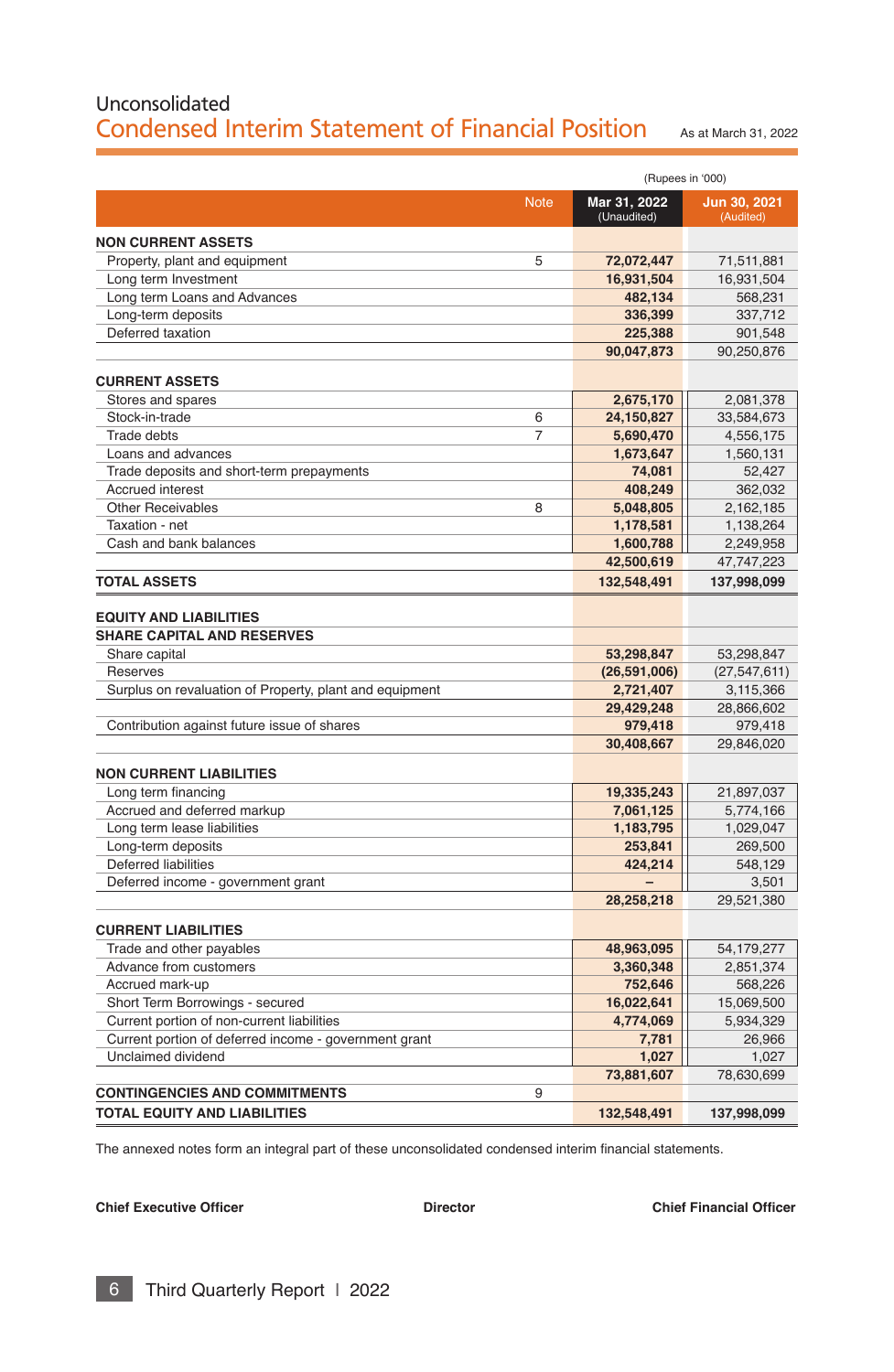# Unconsolidated Condensed Interim Statement of Profit or Loss (Un-audited)

For the period ended March 31, 2022

|                                          | (Rupees in '000)         |                 |                           |                 |
|------------------------------------------|--------------------------|-----------------|---------------------------|-----------------|
|                                          | Nine months period ended |                 | Three months period ended |                 |
|                                          | <b>Mar 2022</b>          | <b>Mar 2021</b> | <b>Mar 2022</b>           | <b>Mar 2021</b> |
|                                          |                          | (Un-audited)    |                           |                 |
| Revenue from contract with customers     | 138,716,701              | 150,145,868     | 48,327,609                | 49,984,275      |
| Sales tax, discounts & other duties      | (16, 872, 330)           | (48, 818, 014)  | (4,438,801)               | (14,310,692)    |
| Net revenue from contract with customers | 121,844,371              | 101,327,854     | 43,888,808                | 35,673,583      |
| Cost of sales                            | (116, 835, 020)          | (95, 852, 521)  | (40, 508, 772)            | (33, 468, 058)  |
| <b>Gross profit</b>                      | 5,009,351                | 5,475,333       | 3,380,036                 | 2,205,525       |
|                                          |                          |                 |                           |                 |
| Administrative expenses                  | (795, 400)               | (746, 983)      | (263,994)                 | (262, 456)      |
| Selling and distribution expenses        | (429, 110)               | (397, 502)      | (139, 736)                | (112, 438)      |
| Other expenses                           | (1,050,368)              | (1, 100, 109)   | (351, 774)                | (371, 561)      |
| Other income                             | 744,429                  | 810,502         | 252,936                   | 297,616         |
|                                          | (1,530,449)              | (1,434,092)     | (502, 568)                | (448, 839)      |
| <b>Operating profit</b>                  | 3,478,902                | 4,041,241       | 2,877,468                 | 1,756,686       |
| Finance costs                            | (2, 240, 094)            | (1,861,714)     | (805, 590)                | (539, 015)      |
| <b>Profit before taxation</b>            | 1,238,808                | 2,179,527       | 2,071,878                 | 1,217,671       |
| Taxation - deferred taxation             | (676, 161)               |                 | (225, 387)                |                 |
| Profit after taxation                    | 562,647                  | 2,179,527       | 1,846,491                 | 1,217,671       |
| Earnings per share - Rupees              |                          |                 |                           |                 |
| - Basic                                  | 0.11                     | 0.41            | 0.35                      | 0.23            |
| - Diluted                                | 0.10                     | 0.41            | 0.34                      | 0.23            |

The annexed notes form an integral part of these unconsolidated condensed interim fnancial statements.

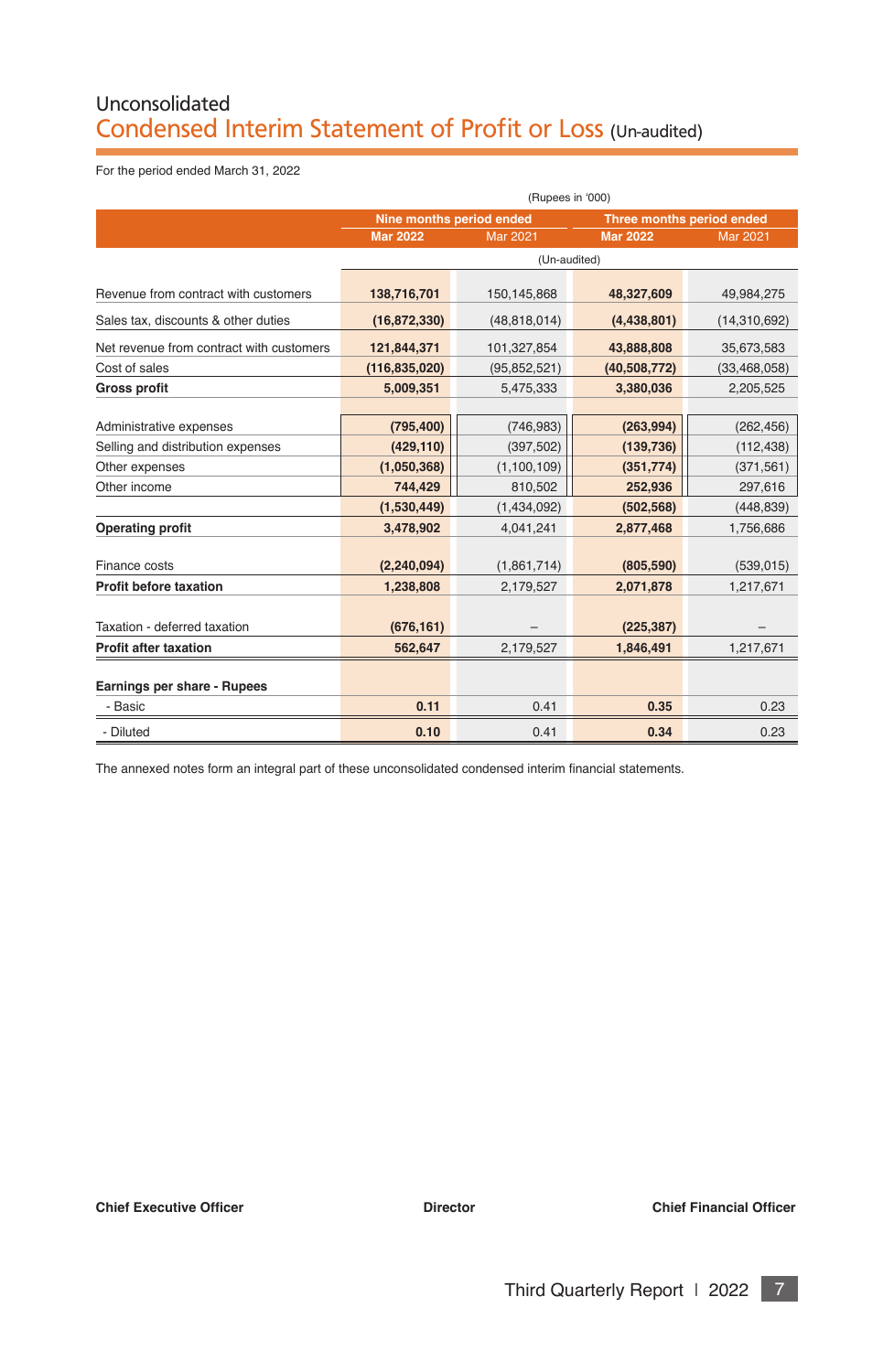# Unconsolidated Condensed Interim Statement of Comprehensive Income (Un-audited)

For the period ended March 31, 2022

|                            | (Rupees in '000)         |                 |                           |                 |  |  |
|----------------------------|--------------------------|-----------------|---------------------------|-----------------|--|--|
|                            | Nine months period ended |                 | Three months period ended |                 |  |  |
|                            | <b>Mar 2022</b>          | <b>Mar 2021</b> | <b>Mar 2022</b>           | <b>Mar 2021</b> |  |  |
|                            |                          | (Un-audited)    |                           |                 |  |  |
| Profit after taxation      | 562,647                  | 2,179,527       | 1,846,491                 | 1,217,671       |  |  |
| Other comprehensive income |                          | -               |                           |                 |  |  |
| Total comprehensive income |                          |                 |                           |                 |  |  |
| for the period             | 562,647                  | 2,179,527       | 1,846,491                 | 1,217,671       |  |  |

The annexed notes form an integral part of these unconsolidated condensed interim financial statements.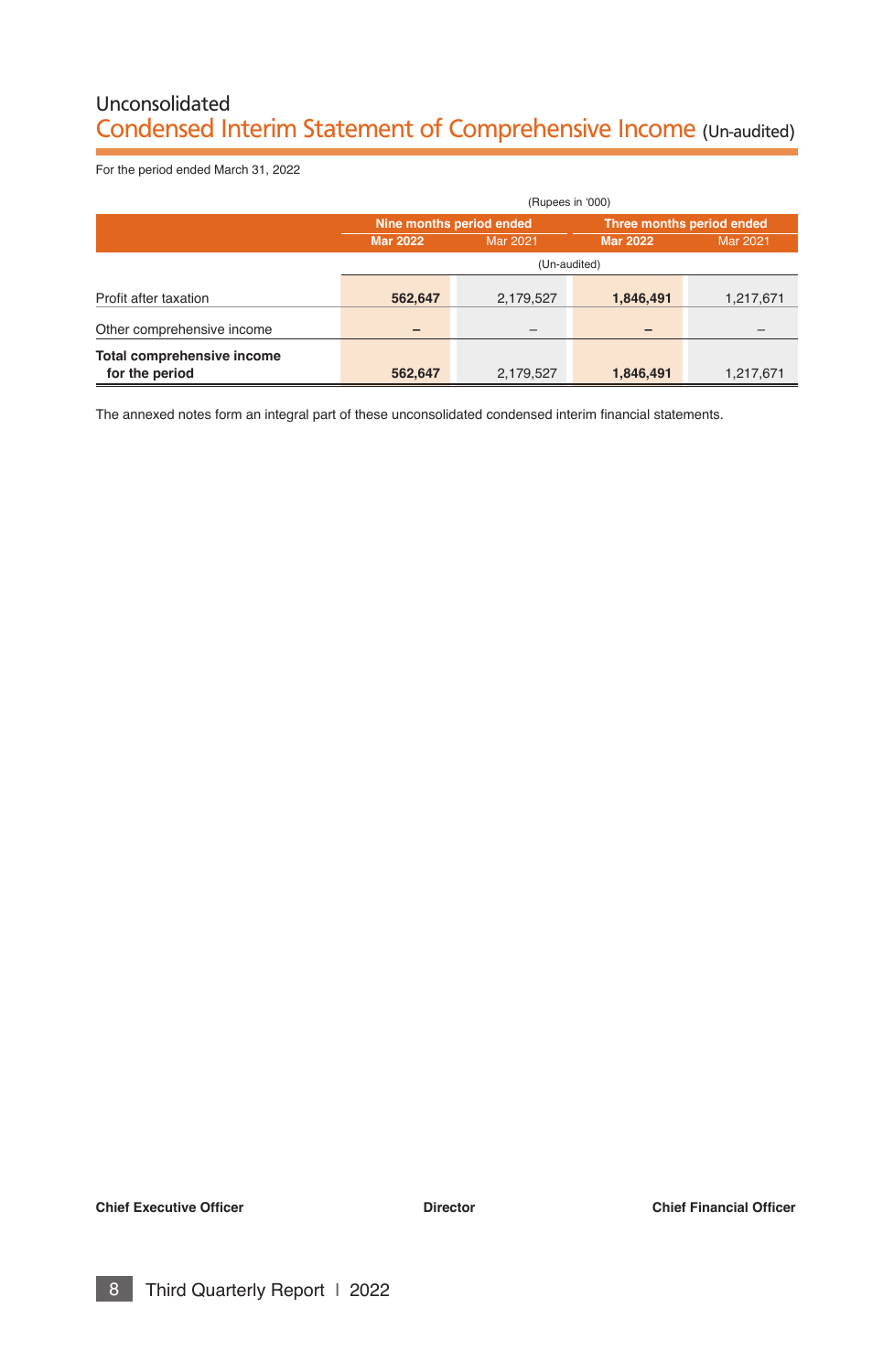# Unconsolidated Condensed Interim Statement of Changes in Equity (Un-audited)

For the period ended March 31, 2022

|                                                                                                                 |                                                 |                           |                                           | (Rupees in '000)                             |                                               |            |                                                             |              |
|-----------------------------------------------------------------------------------------------------------------|-------------------------------------------------|---------------------------|-------------------------------------------|----------------------------------------------|-----------------------------------------------|------------|-------------------------------------------------------------|--------------|
|                                                                                                                 |                                                 |                           | <b>Capital Reserve</b>                    |                                              | <b>Revenue Reserve</b>                        |            |                                                             |              |
|                                                                                                                 | Issued.<br>subscribed<br>and paid<br>up capital | Merger<br><b>Reserves</b> | Other<br><b>Capital</b><br><b>Reserve</b> | surplus on<br>property, plant<br>& Equipment | <b>Revaluation Accumulated</b><br><b>Loss</b> | Sub-total  | <b>Contribution</b><br>against<br>future issue<br>of shares | <b>Total</b> |
|                                                                                                                 |                                                 |                           |                                           | (Un-audited)                                 |                                               |            |                                                             |              |
| Balance as at 1 July 2020                                                                                       | 53.298.847                                      | (21, 303, 418)            | 3,214,209                                 | 3,641,342                                    | (13,507,304)                                  | 25,343,676 | 857,140                                                     | 26,200,816   |
| Total comprehensive income<br>for the period                                                                    |                                                 |                           |                                           |                                              |                                               |            |                                                             |              |
| Profit for the period                                                                                           |                                                 |                           |                                           |                                              | 2.179.527                                     | 2.179.527  |                                                             | 2.179.527    |
| Other comprehensive income/(loss)<br>for the period - net of tax                                                |                                                 |                           |                                           |                                              |                                               |            |                                                             |              |
| Incremental depreciation relating to<br>surplus on revaluation of property,<br>plant and equipment - net of tax |                                                 |                           | ۳                                         | (394, 482)                                   | 394,482                                       |            |                                                             |              |
| Balance as at March 31, 2021                                                                                    | 53,298,847                                      | (21, 303, 418)            | 3,214,209                                 | 3,246,860                                    | (10, 933, 295)                                | 27,523,203 | 857,140                                                     | 28,380,343   |
| Balance as at July 1, 2021                                                                                      | 53.298.847                                      | (21.303.418)              | 3.214.209                                 | 3.115.366                                    | (9.458.402)                                   | 28.866.602 | 979.418                                                     | 29.846.020   |
| Total comprehensive income<br>for the period                                                                    |                                                 |                           |                                           |                                              |                                               |            |                                                             |              |
| Profit for the period                                                                                           |                                                 |                           |                                           |                                              | 562.647                                       | 562.647    |                                                             | 562.647      |
| Other comprehensive income/(loss)<br>for the period - net of tax                                                |                                                 |                           |                                           |                                              |                                               |            |                                                             |              |
| Incremental depreciation relating to<br>surplus on revaluation of property,<br>plant and equipment - net of tax |                                                 |                           | $\overline{\phantom{0}}$                  | (393.959)                                    | 393.959                                       |            |                                                             |              |
| Balance as at March 31, 2022                                                                                    | 53.298.847                                      | (21.303.418)              | 3.214.209                                 | 2.721.407                                    | (8,501,797)                                   | 29.429.248 | 979.418                                                     | 30.408.666   |

The annexed notes form an integral part of these unconsolidated condensed interim fnancial statements.

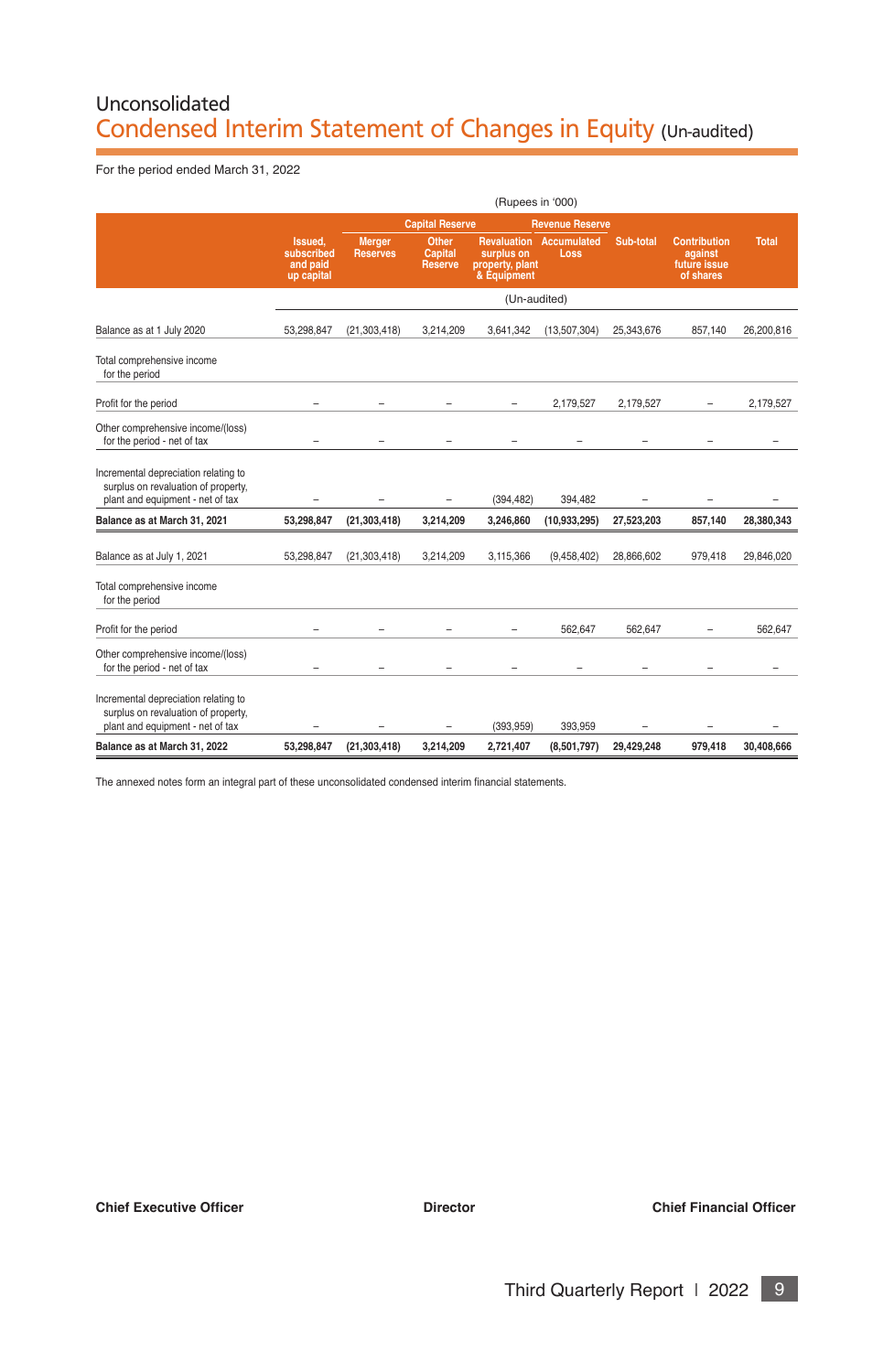# Unconsolidated Condensed Interim Statement of Cash Flows (Un-audited)

| For the period ended March 31, 2022                    | (Rupees in '000)  |                   |
|--------------------------------------------------------|-------------------|-------------------|
|                                                        | March 31,<br>2022 | March 31,<br>2021 |
|                                                        | (Un-audited)      |                   |
| <b>CASH FLOWS FROM OPERATING ACTIVITIES</b>            |                   |                   |
| Profit before taxation                                 | 1.238.808         | 2,179,527         |
| Adjustments for:                                       |                   |                   |
| Depreciation                                           | 2,929,200         | 2,915,285         |
| Finance costs                                          | 2,240,094         | 1,861,714         |
| Provision for impairment against doubtful debts        | 1,050,368         | 1,052,924         |
| Loss/ (Gain) on disposal of assets                     | (72)              | 149               |
| Interest income                                        | (723, 647)        | (722, 833)        |
| Provision for gratuity                                 | 80,827            | 55,173            |
| Net cash flow before working capital changes           | 6,815,577         | 7,341,939         |
|                                                        |                   |                   |
| Movement in working capital                            |                   |                   |
| (Increase) / decrease in current assets                |                   |                   |
| Stores and spares                                      | (593, 792)        | (57, 915)         |
| Stock in trade                                         | 9,433,846         | (2,064,711)       |
| Trade debts                                            | (1,520,225)       | (888, 658)        |
| Loans and advances                                     | (27, 420)         | (79, 366)         |
| Trade deposits and short term prepayments              | (21, 654)         | (204, 696)        |
| Other receivables                                      | (2,886,620)       | (48, 295)         |
| Increase / (Decrease) in current liabilities           |                   |                   |
| Advance from customers                                 | 508.974           | 133,155           |
| Trade and other payables                               | (4, 424, 635)     | 12,280,759        |
|                                                        | 468,474           | 9,070,272         |
| Cash generated from operations                         | 7,284,051         | 16,412,211        |
| Finance costs paid                                     | (2,476,648)       | (2,611,273)       |
| Income Taxes paid                                      | (40, 318)         | (78, 372)         |
| Gratuity paid                                          | (55,000)          | (80,000)          |
| Interest income received                               | 12,992            | 19,247            |
| Net Cash generated from operations                     | 4,725,077         | 13,661,813        |
| <b>CASH FLOWS FROM INVESTING ACTIVITIES</b>            |                   |                   |
| Fixed capital expenditure                              | (3, 495, 906)     | (3,315,034)       |
| Sale Proceeds against disposal                         | 6,212             | 66                |
| Long term deposits - net                               | (14, 346)         | 94,537            |
| Net cash used in investing activities                  | (3,504,041)       | (3, 220, 432)     |
|                                                        |                   |                   |
| <b>CASH FLOW FROM FINANCING ACTIVITIES</b>             |                   |                   |
| Repayment of long term loan - net                      | (2,523,491)       | 294,061           |
| Payment of lease liabilities                           | (299, 857)        | (313, 661)        |
| Short Term Borrowing                                   | 953,141           | (12, 419, 545)    |
| Net cash (used in) financing activities                | (1,870,206)       | (12, 439, 145)    |
| Net (decrease) / increase in cash and cash equivalents | (649, 170)        | (1,997,763)       |
| Cash and cash equivalents - opening                    | 649,958           | 2,319,220         |
| Cash and cash equivalents - closing                    | 788               | 321,457           |
| Cash and cash equivalents comprise of:                 |                   |                   |
| Cash and bank balances                                 | 1,600,788         | 1,363,457         |
| Running finance facility                               | (1,600,000)       | (1,042,000)       |
|                                                        | 788               | 321,457           |
|                                                        |                   |                   |

The annexed notes form an integral part of these unconsolidated condensed interim fnancial statements.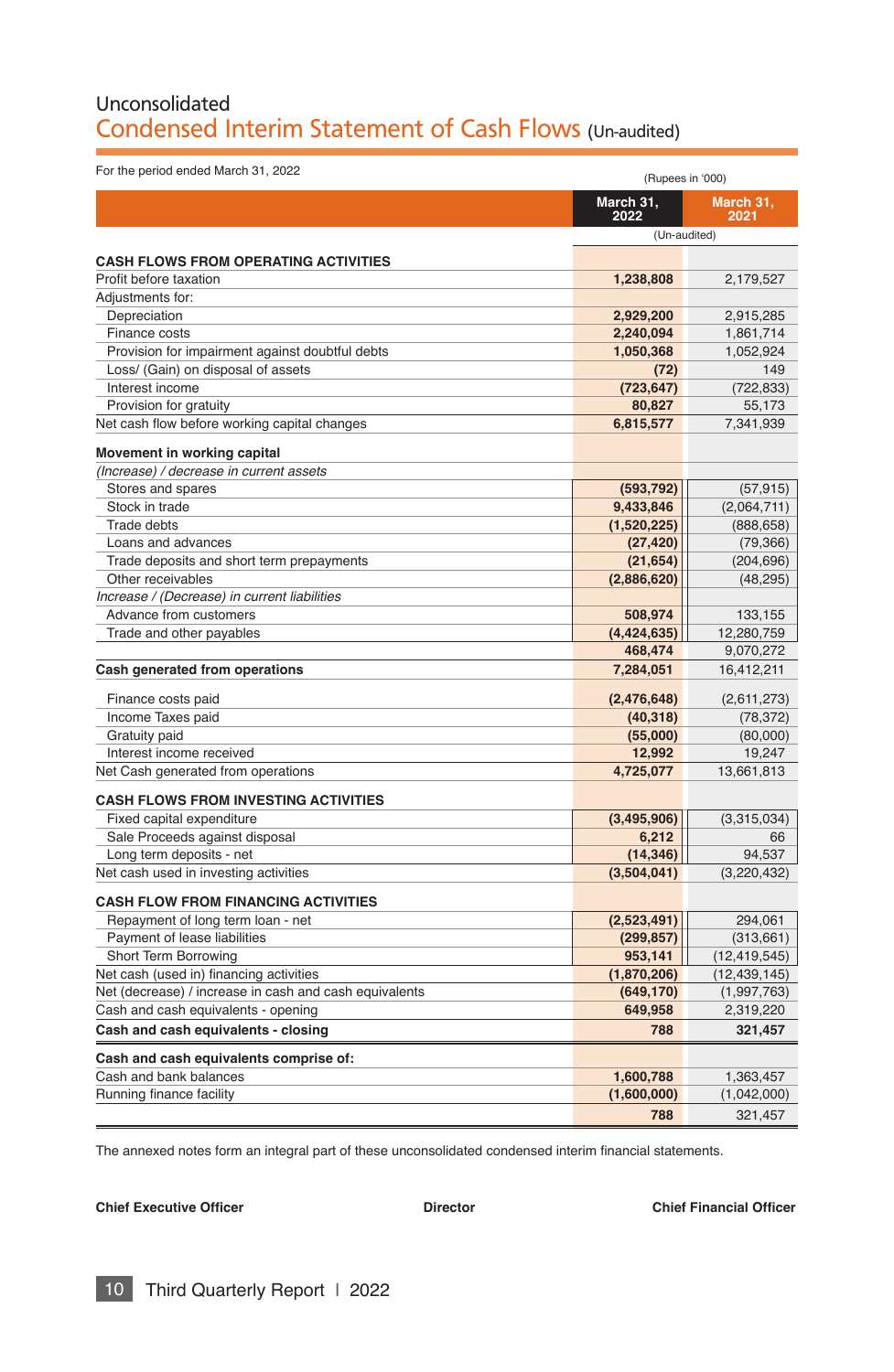For the period ended March 31, 2022

## 1. LEGAL STATUS AND NATURE OF BUSINESS

- **1.1** Cnergyico Pk Ltd was incorporated in Pakistan as a public limited company on 09 January 1995 under the repealed Companies Ordinance, 1984 and was granted a certifcate of commencement of business on 13 March 1995. The shares of the Company are listed on Pakistan Stock Exchange. The Company is a subsidiary of Cnergyico Mu Incorporated, Mauritius (the Parent Company). The Holding Company in turn is a subsidiary of Busientco Incorporated, Cayman Islands.
- **1.2** The Company currently operates two business segments namely Oil Refinery Business and Petroleum Marketing Business. The Company has two refneries with an aggregate rated capacity of 156,000 bpd. Petroleum Marketing Business was formally launched in 2007 and has 436 retail outlets across the country as at 31 March 2022.

#### 2 BASIS OF PREPARATION

#### **2.1 Statement of compliance**

These unconsolidated condensed interim fnancial statements have been prepared in accordance with the accounting and reporting standards as applicable in Pakistan for interim financial reporting. The accounting and reporting standards as applicable in Pakistan for interim financial reporting comprise of:

- International Accounting Standards (IAS 34), Interim Financial Reporting, issued by the International Accounting Standards Board (IASB) as notifed by the Companies Act, 2017 ; and
- Provisions of and directives issued under the Companies Act, 2017.

Where the provisions of and directives issued under the Companies Act, 2017 differ with the requirements of IAS 34, the provisions of and directives issued under the Companies Act, 2017 have been followed.

- **2.2** These unconsolidated condensed interim fnancial statements do not include all the information and disclosures required in annual fnancial statements and should be read in conjunction with the annual audited fnancial statements of the Company for the year ended June 30, 2021.
- **2.3** This consolidated condensed interim fnancial information is un-audited and is being submitted to the shareholders as required by listing regulations of Pakistan Stock Exchange and section 237 of the Companies Act, 2017.
- **2.4** These unconsolidated condensed interim fnancial statements is presented in Pakistan Rupees which is also the Company's functional currency and all financial information presented has been rounded off to the nearest thousand.
- **2.5** The comparative balance sheet presented in these unconsolidated condensed interim financial information has been extracted from the unconsolidated audited financial statements of the Company for the year ended 30 June 2021.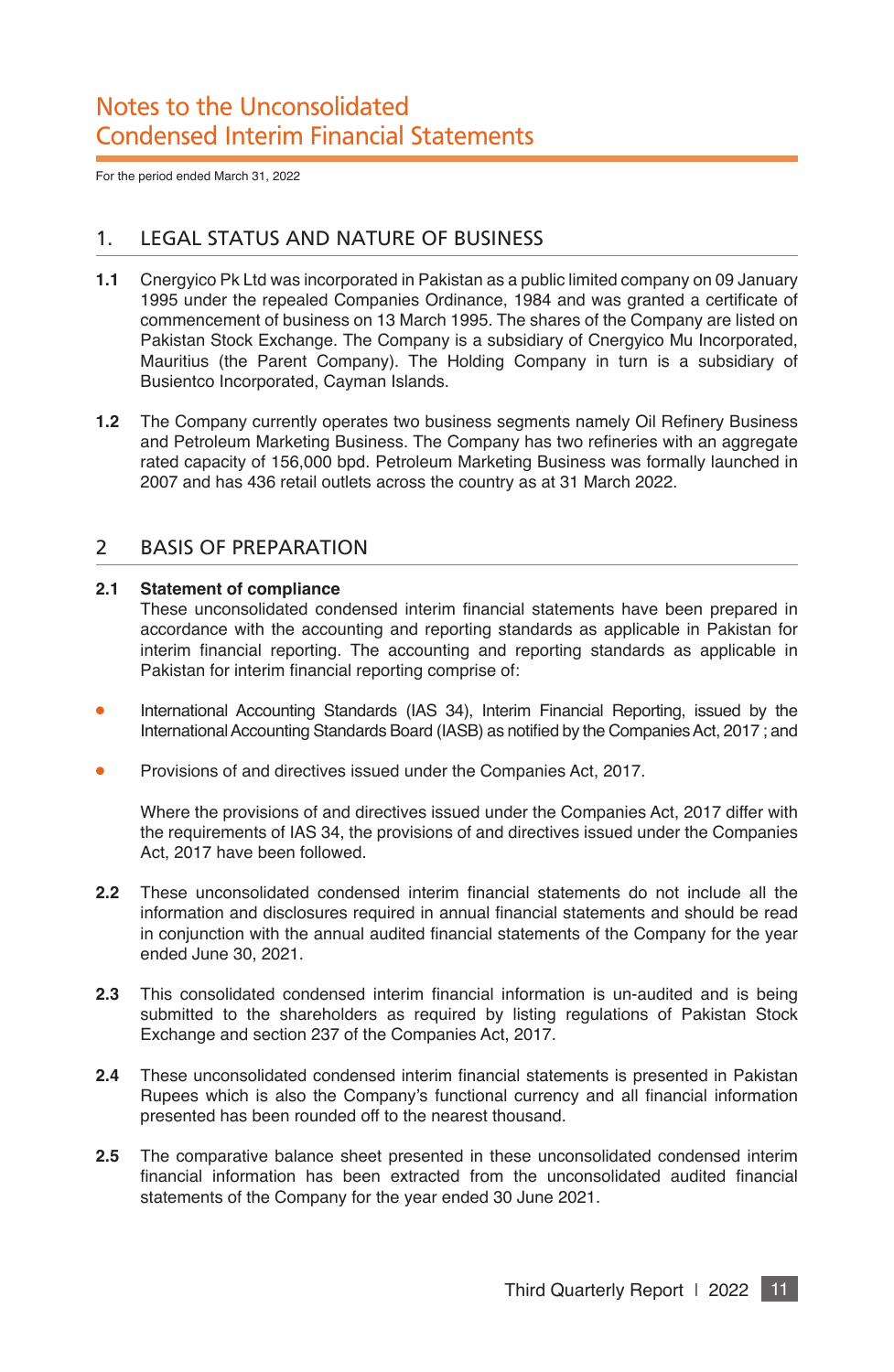## 3 ACCOUNTING POLICIES

**3.1** The accounting policies and the methods of computation used in the preparation of these condensed interim fnancial statements are the same as those applied in the preparation of the Company's annual audited fnancial statements for the year ended June 30, 2021 except as disclosed below:

#### **New / Revised standards, amendments, interpretation and improvements**

The Company has adopted the following accounting standards, amendments and interpretation of IFRSs and the improvements to accounting standards which became effective for the current period:

#### **Standards, amendments and interpretation**

IFRS 3 - Defnition of a Business (Amendments) IFRS 7, IFRS 9 & IAS 39 - Interest rate benchmark reforms (Amendments) IAS 1/ IAS 8 - Defnition of material (Amendments)

The adoption of the above standards, amendments, interpretation and improvements did not have any effect on the accounting policies of the Company.

#### 4 ACCOUNTING ESTIMATES AND JUDGEMENTS

The preparation of this unconsolidated condensed interim fnancial information in conformity with approved accounting standards requires management to make estimates, assumptions and use judgements that affect the application of policies and reported amounts of assets and liabilities and income and expenses. Estimates, assumptions and judgements are continually evaluated and are based on historical experience and other factors, including reasonable expectations of future events. Revisions to accounting estimates are recognised prospectively commencing from the period of revision.

Estimates and judgements made by management in the preparation of these unconsolidated condensed interim fnancial statements are the same as those that were applied to the annual unconsolidated fnancial statements of the Company for the year ended 30 June 2021, except as disclosed otherwise.

## 5. PROPERTY, PLANT AND EQUIPMENT

|                                    |             | (Rupees in '000)             |                           |  |
|------------------------------------|-------------|------------------------------|---------------------------|--|
|                                    | <b>Note</b> | Mar 31, 2022<br>(Un-audited) | Jun 30, 2021<br>(Audited) |  |
| Operating fixed assets             | 5.1         | 41.414.994                   | 43,466,979                |  |
| Capital work in progress - at cost | 5.2         | 29,910,857                   | 27,216,293                |  |
| ROU asset                          | 5.3         | 746.597                      | 828,609                   |  |
|                                    |             | 72,072,447                   | 71,511,881                |  |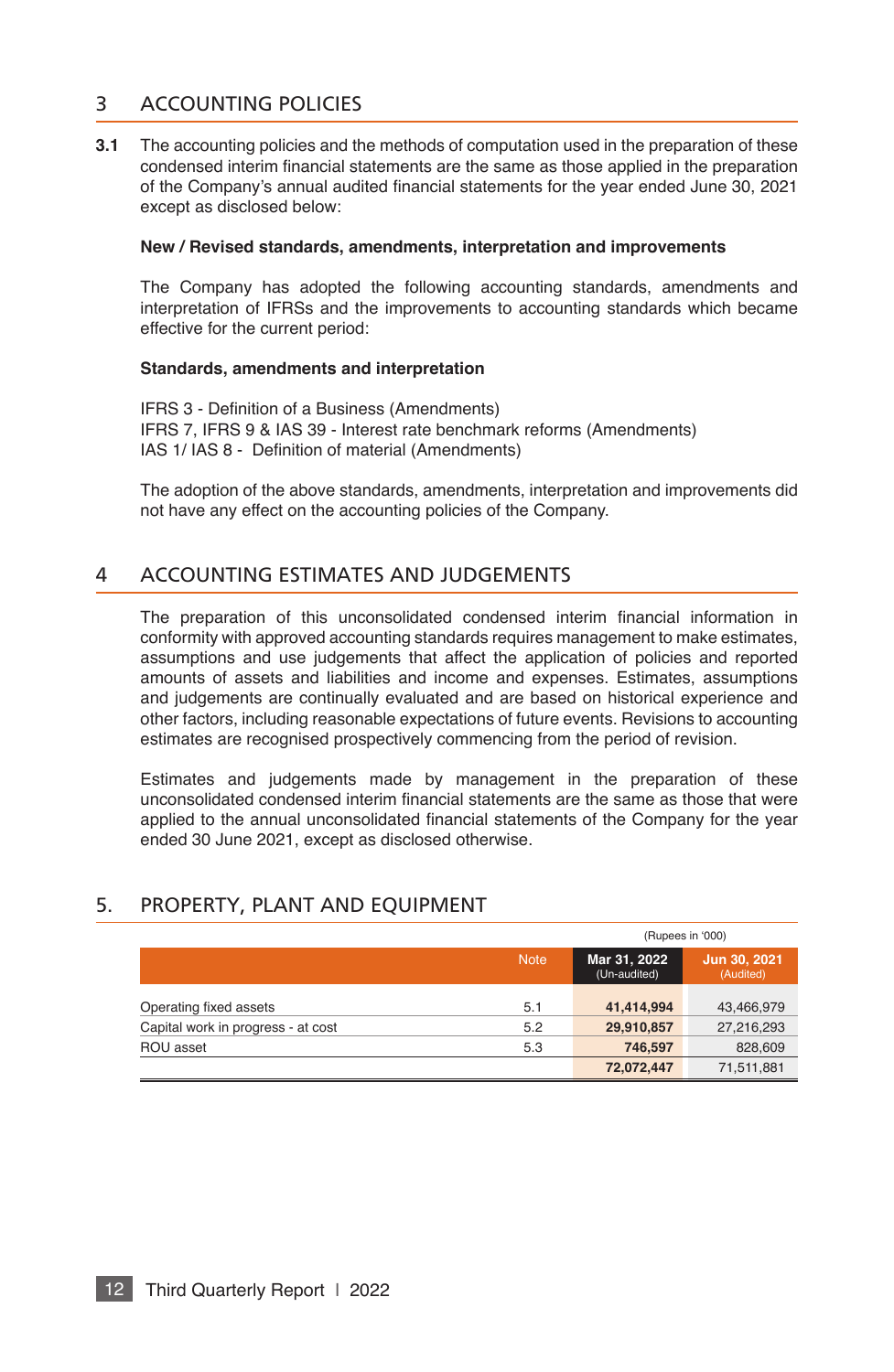#### **5.1 Additions in operating fxed assets**

|                                                  |                              | (Rupees in '000)             |
|--------------------------------------------------|------------------------------|------------------------------|
|                                                  | Mar 31, 2022<br>(Un-audited) | Mar 31, 2021<br>(Un-audited) |
| Buidling on freehold land, roads and civil works | $\overline{\phantom{0}}$     | 27,309                       |
| Plant and machinery                              | 531,516                      | 230,894                      |
| Furnitue and fixtures                            | 2,999                        | 1,006                        |
| <b>Vehicles</b>                                  | $\overline{\phantom{0}}$     | 3,467                        |
| Computer and allied equipments                   | 26,260                       | 48,248                       |
| Safety and lab equipments                        | 413                          | 4,377                        |
|                                                  | 561,188                      | 315,302                      |

- **5.2** During the period, the additions in capital work-in-progress amounted to Rs. 2,705.984 million (Mar 31, 2021: Rs. 2,984.689 million).
- **5.3** During the period, the additions in right-of-use assets amounted to Rs. 228.732 million (Mar 31, 2021: Rs. 15.043 million).

#### 6. STOCK-IN-TRADE

|                   |             | (Rupees in '000)             |            |  |  |
|-------------------|-------------|------------------------------|------------|--|--|
|                   | <b>Note</b> | Mar 31, 2022<br>(Un-audited) |            |  |  |
| Raw material      | 6.1         | 12,599,332                   | 26,063,302 |  |  |
| Finished products | 6.2         | 11,551,495                   | 7,521,371  |  |  |
|                   |             | 24,150,827                   | 33,584,673 |  |  |

- **6.1** This includes raw material in transit amouting to Rs. 7,621.414 million (30 June 2021: Rs. 21,961.788 million) as at the balance sheet date.
- **6.2** This includes finished products held by third parties amounting to Rs. 4,420.5 million (30 June 2021: Rs. 3,163.736 million).

## 7. TRADE DEBTS

**7.1** During the period, provision was made against doubtful debts amounting to Rs. 1,050.368 million (Mar 31, 2021: Rs. 1,052.924 million).

#### 8 OTHER RECEIVABLES - considered good

- **8.1** This includes Rs. 626.141 million (30 June 2021: Rs. 706.853 million) receivable from a related party.
- **8.2** Includes an amount of Rs. 2,281.152 million and Rs. 1,010.162 million on account of sales tax refundable and price differential claims respectively.
- **8.3** Gross receivable in respect of Baluchistan Infrastructure Development CESS is amounting to Rs. 2.8 Billion.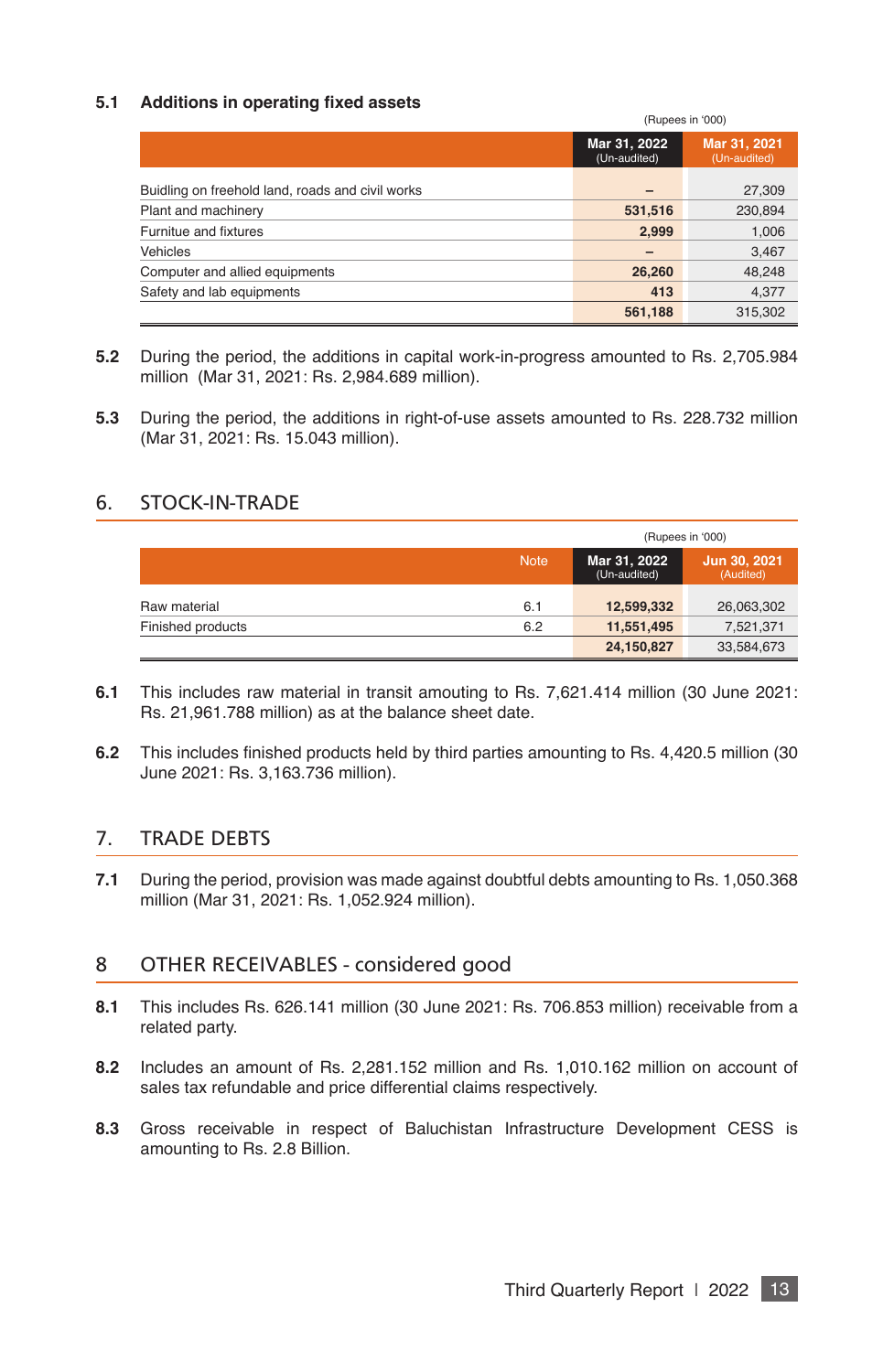#### 9 CONTINGENCIES AND COMMITMENTS

#### **9.1 Contingencies**

There are no material change in the status of contingencies from what is disclosed in note 27 to the annual audited unconsolidated fnancial statements for the year ended 30 June 2021.

#### **9.2 Commitments**

The status for commitments is same as disclosed in unconsolidated fnancial statements for the year ended 30 June 2021 except for:

|                                     | (Rupees in '000)             |                           |  |
|-------------------------------------|------------------------------|---------------------------|--|
|                                     | Mar 31, 2022<br>(Un-audited) | Jun 30, 2021<br>(Audited) |  |
| Commitments for capital expenditure | 3,656,210                    | 3,175,124                 |  |

#### 10 TRANSACTIONS AND BALANCES WITH RELATED PARTIES

The related parties comprise of ultimate parent company, parent company, subsidiary company, associated companies, directors, key management personnel, staff provident fund and staff gratuity fund. All transactions involving related parties arising in the normal course of business are conducted at agreed terms and conditions. Details of transactions and balances with related parties during the period are as follows:

#### **10.1 Transactions with related parties**

|                                                 | (Rupees in '000) |                        |  |
|-------------------------------------------------|------------------|------------------------|--|
|                                                 | Jul-Mar<br>2022  | <b>Jul-Mar</b><br>2021 |  |
|                                                 |                  | (Un-audited)           |  |
| Parent company:                                 |                  |                        |  |
| Markup charged                                  | 45,470           | 55,635                 |  |
| <b>Subsidiary Company:</b>                      |                  |                        |  |
| Other expenses incurred                         | 275              | 250                    |  |
| <b>Product Processing charges</b>               | 67,786           | 46,268                 |  |
| Associated companies:                           |                  |                        |  |
| Purchase of operating fixed assets and services | 96,683           | 41,326                 |  |
| Markup charged                                  | 1,099,160        | 653,861                |  |
| <b>Others</b>                                   |                  |                        |  |
| Post employment benefit Funds                   | 154,784          | 271,097                |  |
| Key management personnel - remuneration         | 148,854          | 100,188                |  |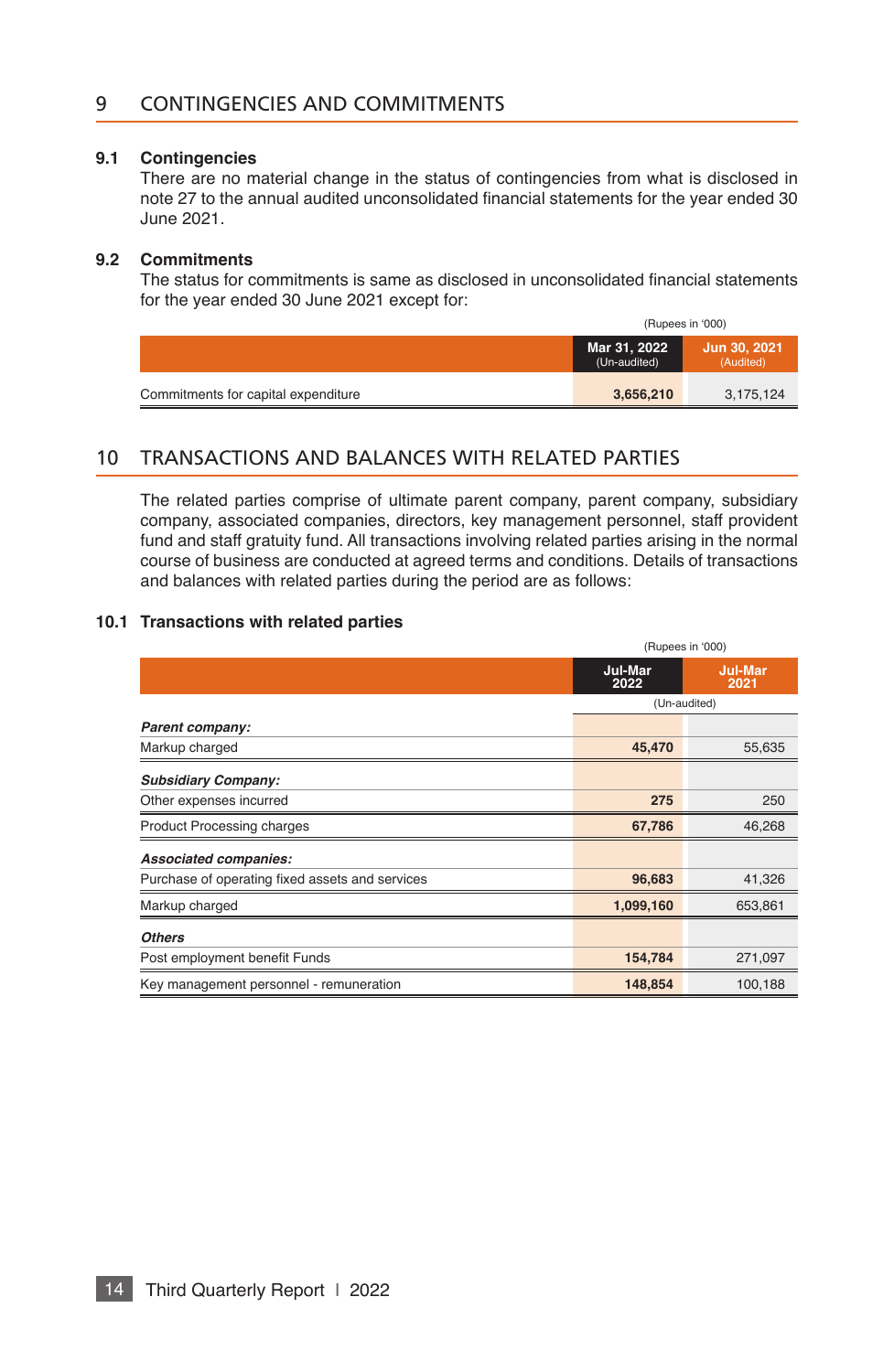#### **10.2 Balances with related parties**

|                                             | (Rupees in '000)             |                           |  |
|---------------------------------------------|------------------------------|---------------------------|--|
|                                             | Mar 31, 2022<br>(Un-audited) | Jun 30, 2021<br>(Audited) |  |
| <b>Parent Company</b>                       |                              |                           |  |
| Contribution against future issue of shares | 979,418                      | 979,418                   |  |
| Accrued markup                              | 763,999                      | 718,829                   |  |
| Loan payable                                | 3,935,650                    | 3,935,650                 |  |
| <b>Subsidiary Company</b>                   |                              |                           |  |
| Receivable against expenses incurred        | 626,141                      | 706,853                   |  |
| <b>Associated Companies</b>                 |                              |                           |  |
| Advance against shared services             | 47,873                       | 70,069                    |  |
| Payable against purchases                   | 124,612                      | 28,044                    |  |
| Accrued markup                              | 5,989,009                    | 4,885,134                 |  |
| Loan payable                                | 14,581,628                   | 14,831,628                |  |
| <b>Others</b>                               |                              |                           |  |
| Payable to key management person            | 68,508                       | 68,508                    |  |
| Payable to post employment benefit funds    | 324,068                      | 211,907                   |  |

## 11 FINANCIAL RISK MANAGEMENT, OBJECTIVES AND POLICIES

The Company's activities expose it to a variety of fnancial risks. These unconsolidated condensed interim fnancial statements do not include all fnancial risk management information and disclosures which are required in the annual financial statements and should be read in conjunction with the annual financial statements of the Company for the year ended 30 June 2021. There have been no changes in any risk management policies since the year end.

## 12 FAIR VALUE OF ASSETS AND LIABILITIES

There were no transfers amongst levels during the period.

## 13 OPERATING SEGMENTS

For management purposes, the Company has determined following reportable operating segments on the basis of business activities i.e. oil refning and petroleum marketing. Oil refning business is engaged in crude oil refning and selling of refned petroleum products to oil marketing companies. Petroleum marketing business is engaged in trading of petroleum products, procuring products from oil refning business as well as from other sources.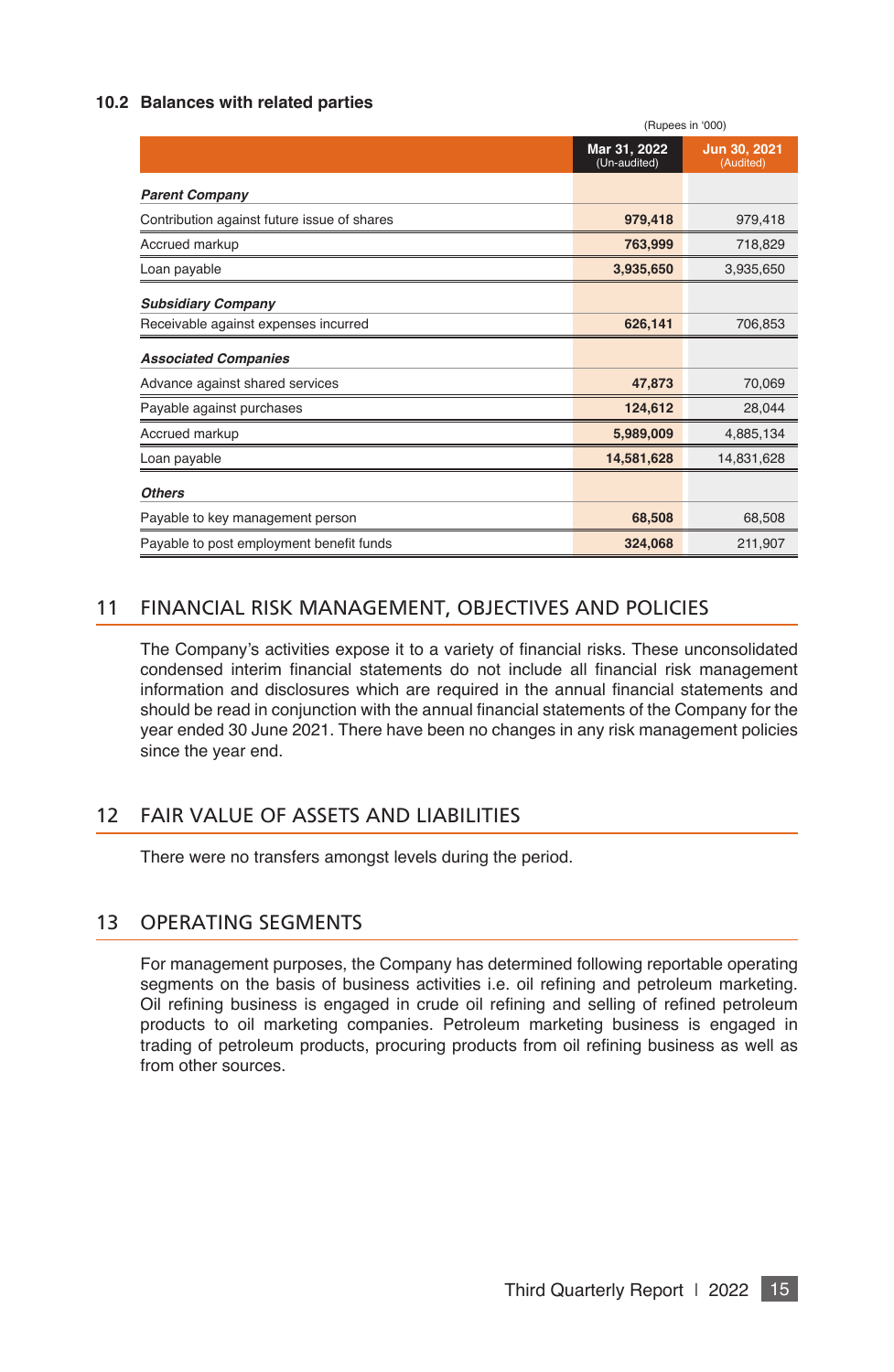|                              | (Rupees in '000)    |                |                            |            |                |               |  |
|------------------------------|---------------------|----------------|----------------------------|------------|----------------|---------------|--|
|                              | <b>Oil Refining</b> |                | <b>Petroleum Marketing</b> |            | <b>Total</b>   |               |  |
|                              | 2022                | 2021           | 2022                       | 2021       | 2022           | 2021          |  |
| Sales to external customers  | 43,300,340          | 48,612,660     | 78,544,031                 | 52,715,194 | 121,844,371    | 101,327,854   |  |
| Inter-segment sales          | 77,102,401          | 50,748,007     |                            | -          | 77,102,401     | 50,748,007    |  |
| Eliminations                 | (77, 102, 401)      | (50, 748, 007) |                            | -          | (77, 102, 401) | (50,748,007)  |  |
| Total revenue                | 43,300,340          | 48,612,660     | 78,544,031                 | 52,715,194 | 121,844,371    | 101,327,854   |  |
| Result                       |                     |                |                            |            |                |               |  |
| Segment results - profit     | 2,508,044           | 3,237,698      | 1,297,578                  | 1,180,819  | 3,805,622      | 4,418,517     |  |
| <b>Unallocated expenses:</b> |                     |                |                            |            |                |               |  |
| Finance costs                |                     |                |                            |            | (2, 240, 094)  | (1,861,714)   |  |
| Other expenses               |                     |                |                            |            | (1,050,368)    | (1, 100, 109) |  |
| Interest income              |                     |                |                            |            | 723,647        | 722,833       |  |
| Profit before taxation       |                     |                |                            |            | 1,238,808      | 2,179,527     |  |
| Taxation                     |                     |                |                            |            | (676, 161)     |               |  |
| Profit after taxation        |                     |                |                            |            | 562,647        | 2,179,527     |  |
| <b>Other Information</b>     |                     |                |                            |            |                |               |  |
| Depreciation                 | 2,733,390           | 2,720,414      | 195,810                    | 194,871    | 2,929,200      | 2,915,285     |  |

All non-current assets of the Company as at March 31, 2022 and 2021 are located in Pakistan.

#### 14 DATE OF AUTHORIZATION FOR ISSUE

This unconsolidated condensed interim fnancial statements was authorised for issue on **April 28th, 2022** by the Board of Directors of the Company.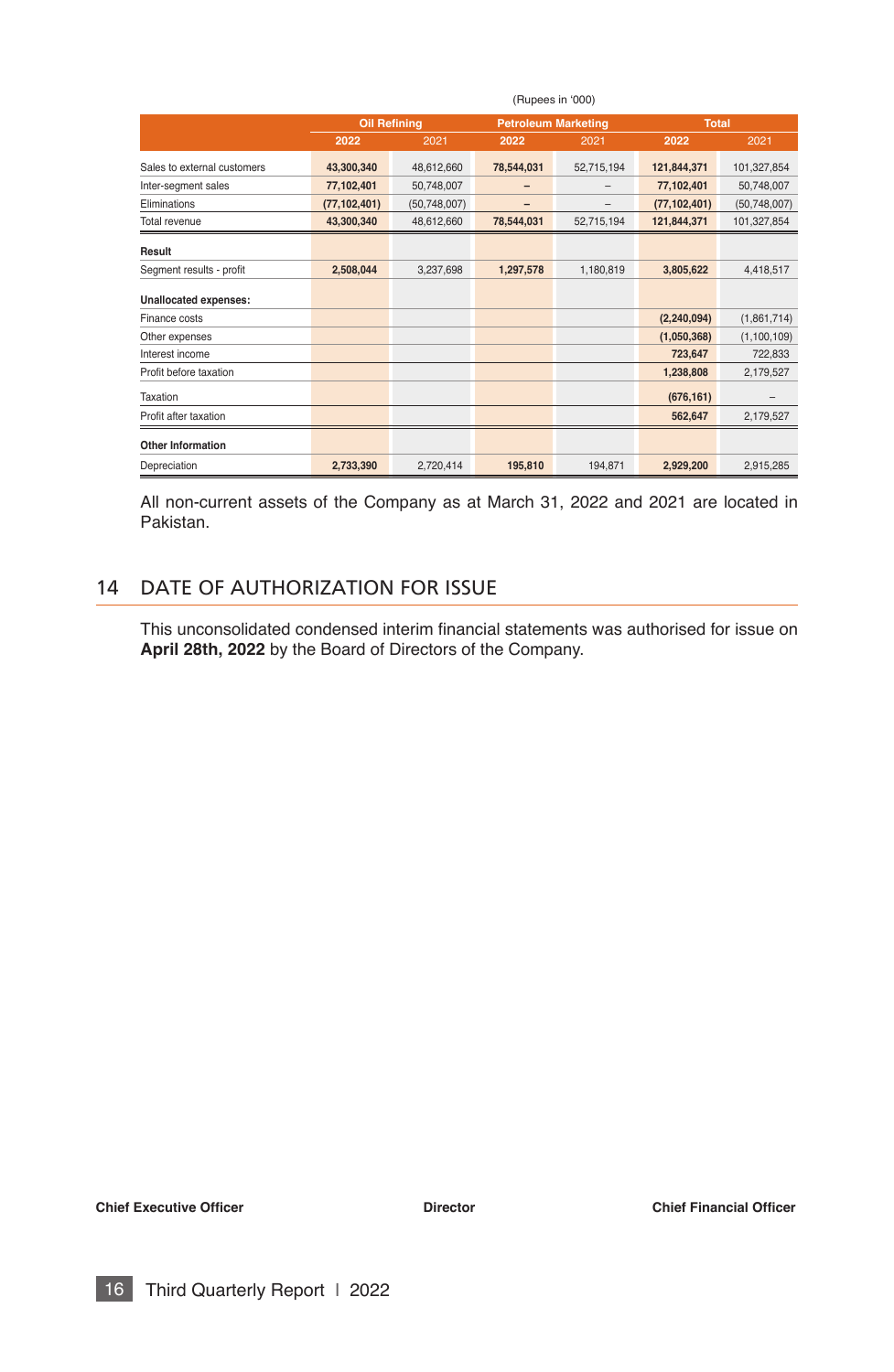**CONSOLIDATED FINANCIAL STATEMENTS**

Third Quarterly Report I 2022 17: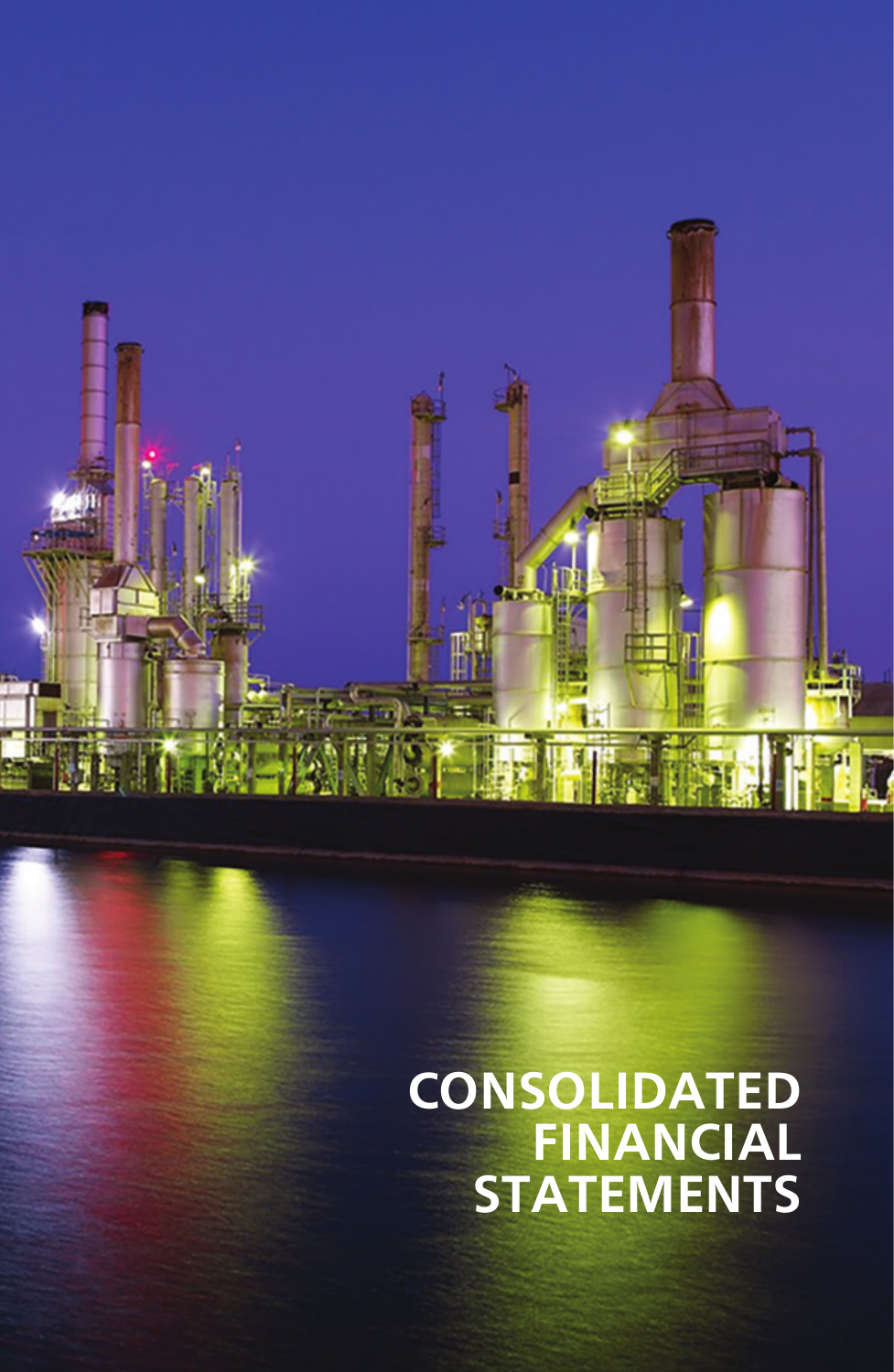# Consolidated Condensed Interim Statement of Financial Position As at March 31, 2022

|                                                                    |                             | (Rupees in '000)          |  |  |
|--------------------------------------------------------------------|-----------------------------|---------------------------|--|--|
| <b>Note</b>                                                        | Mar 31, 2022<br>(Unaudited) | Jun 30, 2021<br>(Audited) |  |  |
| <b>NON CURRENT ASSETS</b>                                          |                             |                           |  |  |
| Property, plant and equipment<br>5                                 | 83,588,061                  | 83,692,408                |  |  |
| Long term loans and advances                                       | 482,134                     | 568,231                   |  |  |
| Long-term deposits                                                 | 336,399                     | 337,712                   |  |  |
|                                                                    | 84,406,595                  | 84,598,351                |  |  |
| <b>CURRENT ASSETS</b>                                              |                             |                           |  |  |
| Stores and spares                                                  | 2,675,170                   | 2,081,377                 |  |  |
| Stock-in-trade<br>6                                                | 24,150,827                  | 33,584,673                |  |  |
| 7<br><b>Trade debts</b>                                            | 5,690,470                   | 4,556,175                 |  |  |
| Loans and advances                                                 | 1,673,647                   | 1,560,131                 |  |  |
| Trade deposits and short-term prepayments                          | 74,081                      | 52,427                    |  |  |
| <b>Accrued interest</b>                                            | 408,249                     | 362,032                   |  |  |
| <b>Other Receivables</b><br>8                                      | 4,449,190                   | 1,464,241                 |  |  |
| Taxation - net                                                     | 1,160,766                   | 1,128,766                 |  |  |
| Cash and bank balances                                             | 1,600,788                   | 2,249,958                 |  |  |
|                                                                    | 41,883,188                  | 47,039,780                |  |  |
| <b>TOTAL ASSETS</b>                                                | 126,289,784                 | 131,638,131               |  |  |
| <b>EQUITY AND LIABILITIES</b><br><b>SHARE CAPITAL AND RESERVES</b> |                             |                           |  |  |
| Share capital                                                      | 53,298,847                  | 53,298,847                |  |  |
| Reserves                                                           | (41, 516, 394)              | (42, 341, 173)            |  |  |
| Surplus on revaluation of Property, plant and equipment            | 8,985,586                   | 9,743,271                 |  |  |
|                                                                    | 20,768,039                  | 20,700,945                |  |  |
| Contribution against future issue of shares                        | 979,418                     | 979,418                   |  |  |
|                                                                    | 21,747,456                  | 21,680,363                |  |  |
| <b>NON CURRENT LIABILITIES</b>                                     |                             |                           |  |  |
| Long term financing                                                | 19,335,243                  | 21,897,037                |  |  |
| Accrued and deferred markup                                        | 7,061,125                   | 5,774,166                 |  |  |
| Long term lease liabilities                                        | 1,183,784                   | 1,029,047                 |  |  |
| Long-term deposits                                                 | 253,841                     | 269,500                   |  |  |
| Deferred liabilities                                               | 424,214                     | 548,129                   |  |  |
| Deferred income - government grant                                 |                             | 3,501                     |  |  |
| Deferred taxation                                                  | 2,332,749                   | 1,805,479                 |  |  |
|                                                                    | 30,590,956                  | 31,326,859                |  |  |
| <b>CURRENT LIABILITIES</b>                                         |                             |                           |  |  |
| Trade and other payables                                           | 49,032,847                  | 54,179,487                |  |  |
| Advance from customers                                             | 3,360,348                   | 2,851,374                 |  |  |
| Accrued mark-up                                                    | 752,646                     | 568,226                   |  |  |
| Short Term Borrowings - secured                                    | 16,022,641                  | 15,069,500                |  |  |
| Current portion of non-current liabilities                         | 4,774,080                   | 5,934,329                 |  |  |
| Current portion of deferred income - government grant              | 7,781                       | 26,966                    |  |  |
| Unclaimed dividend                                                 | 1,027                       | 1,027                     |  |  |
|                                                                    | 73,951,371                  | 78,630,909                |  |  |
| 9<br><b>CONTINGENCIES AND COMMITMENTS</b>                          |                             |                           |  |  |
| TOTAL EQUITY AND LIABILITIES                                       | 126,289,784                 | 131,638,131               |  |  |

The annexed notes form an integral part of these consolidated condensed Interim financial statements.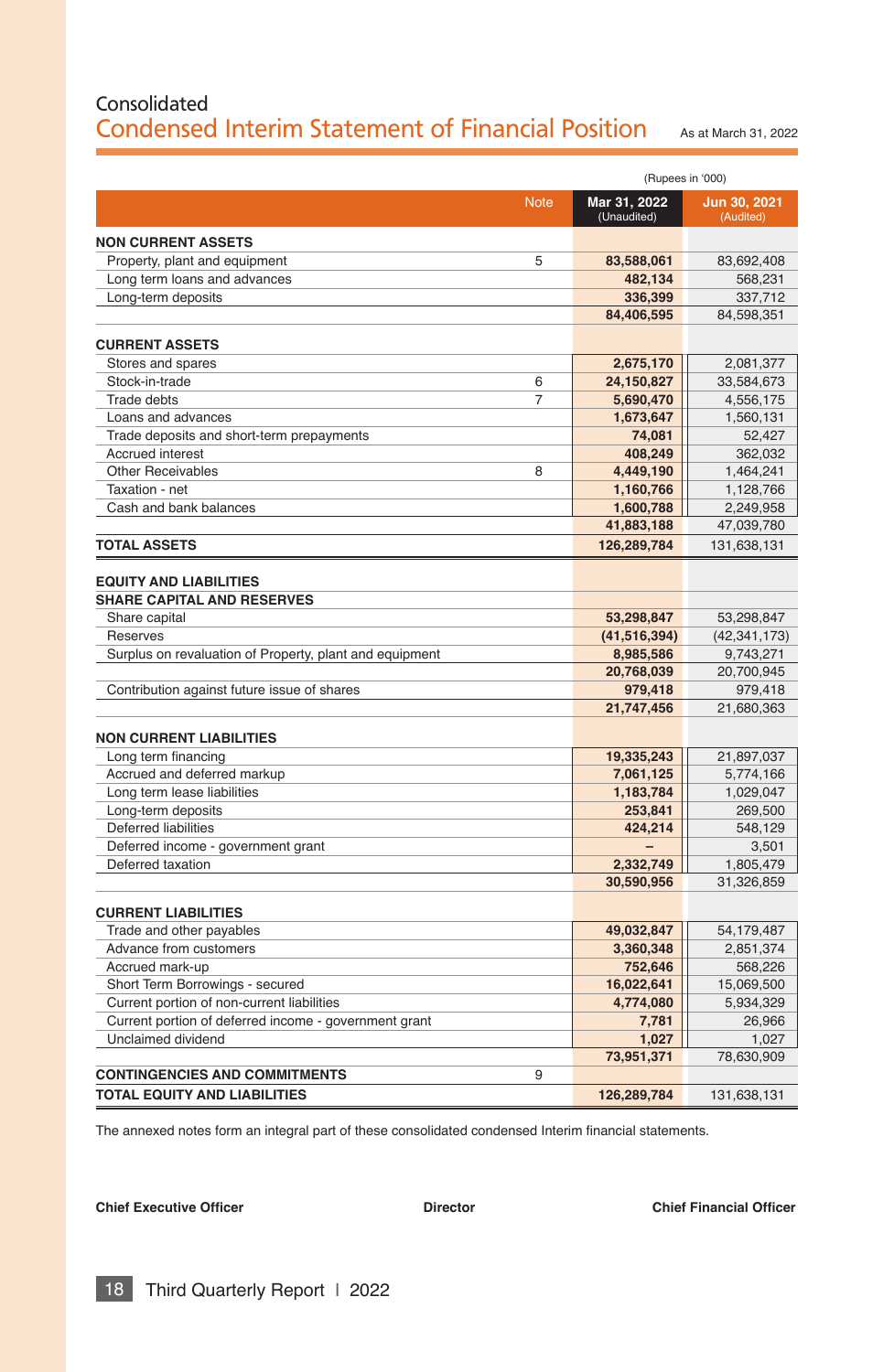# Consolidated Condensed Interim Statement of Profit or Loss (Un-audited)

For the nine months period ended March 31, 2022

|                                          | (Rupees in '000)         |                 |                           |                 |  |
|------------------------------------------|--------------------------|-----------------|---------------------------|-----------------|--|
|                                          | Nine months period ended |                 | Three months period ended |                 |  |
|                                          | <b>Mar 2022</b>          | <b>Mar 2021</b> | <b>Mar 2022</b>           | <b>Mar 2021</b> |  |
|                                          |                          | (Un-audited)    |                           |                 |  |
| Revenue from contract with customers     | 138,716,701              | 150,145,868     | 48,327,609                | 49,984,275      |  |
| Sales tax, discounts & other duties      | (16, 872, 330)           | (48, 818, 014)  | (4,438,801)               | (14,310,692)    |  |
| Net revenue from contract with customers | 121,844,371              | 101,327,854     | 43,888,808                | 35,673,583      |  |
| Cost of sales                            | (117, 470, 544)          | (96, 518, 180)  | (40, 728, 294)            | (33,694,939)    |  |
| <b>Gross profit</b>                      | 4,373,827                | 4,809,674       | 3,160,514                 | 1,978,644       |  |
|                                          |                          |                 |                           |                 |  |
| Administrative expenses                  | (795, 400)               | (746, 983)      | (263,994)                 | (262, 456)      |  |
| Selling and distribution expenses        | (429, 110)               | (397, 502)      | (139, 736)                | (112, 438)      |  |
| Other expenses                           | (1,050,368)              | (1, 100, 109)   | (351, 774)                | (371, 561)      |  |
| Other income                             | 744,154                  | 810,252         | 252,845                   | 297,533         |  |
|                                          | (1,530,724)              | (1,434,342)     | (502, 659)                | (448, 922)      |  |
| Operating profit                         | 2,843,103                | 3,375,332       | 2,657,855                 | 1,529,722       |  |
|                                          |                          |                 |                           |                 |  |
| Finance costs                            | (2, 240, 094)            | (1,861,714)     | (805, 590)                | (539, 015)      |  |
| <b>Profit before taxation</b>            | 603.009                  | 1,513,618       | 1,852,265                 | 990.707         |  |
| <b>Taxation</b>                          |                          |                 |                           |                 |  |
| Current                                  | (8,318)                  |                 | (1,781)                   |                 |  |
| Prior                                    |                          | 12,119          |                           | 12,119          |  |
| Deferred                                 | (527, 597)               | 148.564         | (175, 866)                | 49,521          |  |
|                                          | (535, 915)               | 160,683         | (177, 647)                | 61,640          |  |
| <b>Profit after taxation</b>             | 67,094                   | 1,674,301       | 1,674,618                 | 1,052,347       |  |
| Earnings per share - Rupees              |                          |                 |                           |                 |  |
| - Basic                                  | 0.01                     | 0.31            | 0.31                      | 0.20            |  |
| - Diluted                                | 0.01                     | 0.31            | 0.30                      | 0.20            |  |

The annexed notes form an integral part of these consolidated condensed Interim financial statements.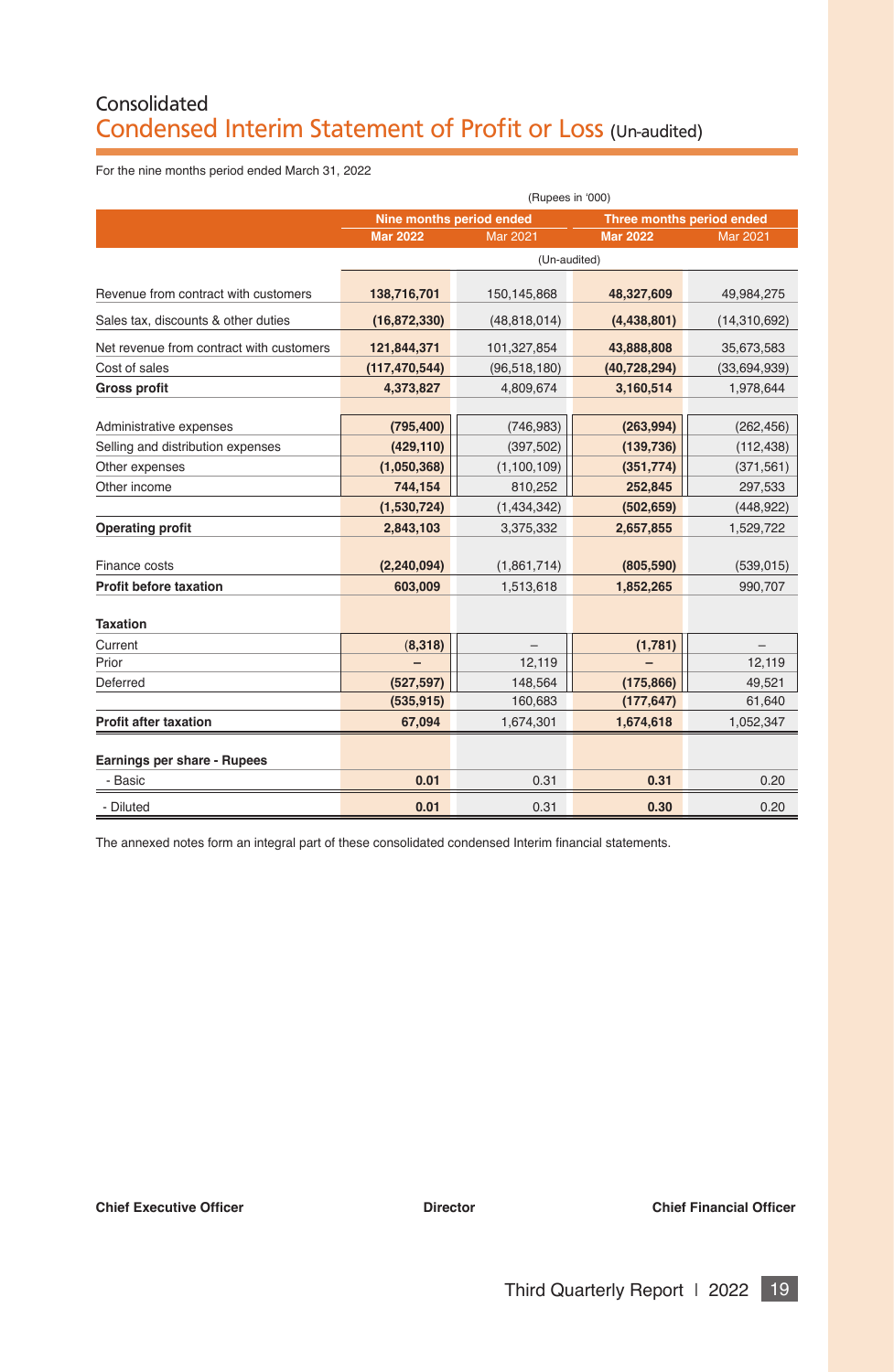# Consolidated Condensed Interim Statement of Comprehensive Income (Un-audited)

For the nine months period ended March 31, 2022

|                            | (Rupees in '000)         |                 |                           |           |  |  |
|----------------------------|--------------------------|-----------------|---------------------------|-----------|--|--|
|                            | Nine months period ended |                 | Three months period ended |           |  |  |
|                            | <b>Mar 2022</b>          | <b>Mar 2021</b> | <b>Mar 2022</b>           | Mar 2021  |  |  |
|                            | (Un-audited)             |                 |                           |           |  |  |
| Profit after taxation      | 67,094                   | 1,674,301       | 1,674,618                 | 1,052,347 |  |  |
| Other comprehensive income | -                        | -               |                           |           |  |  |
| Total comprehensive income |                          |                 |                           |           |  |  |
| for the period             | 67.094                   | 1,674,301       | 1,674,618                 | 1,052,347 |  |  |

The annexed notes form an integral part of these consolidated condensed Interim financial statements.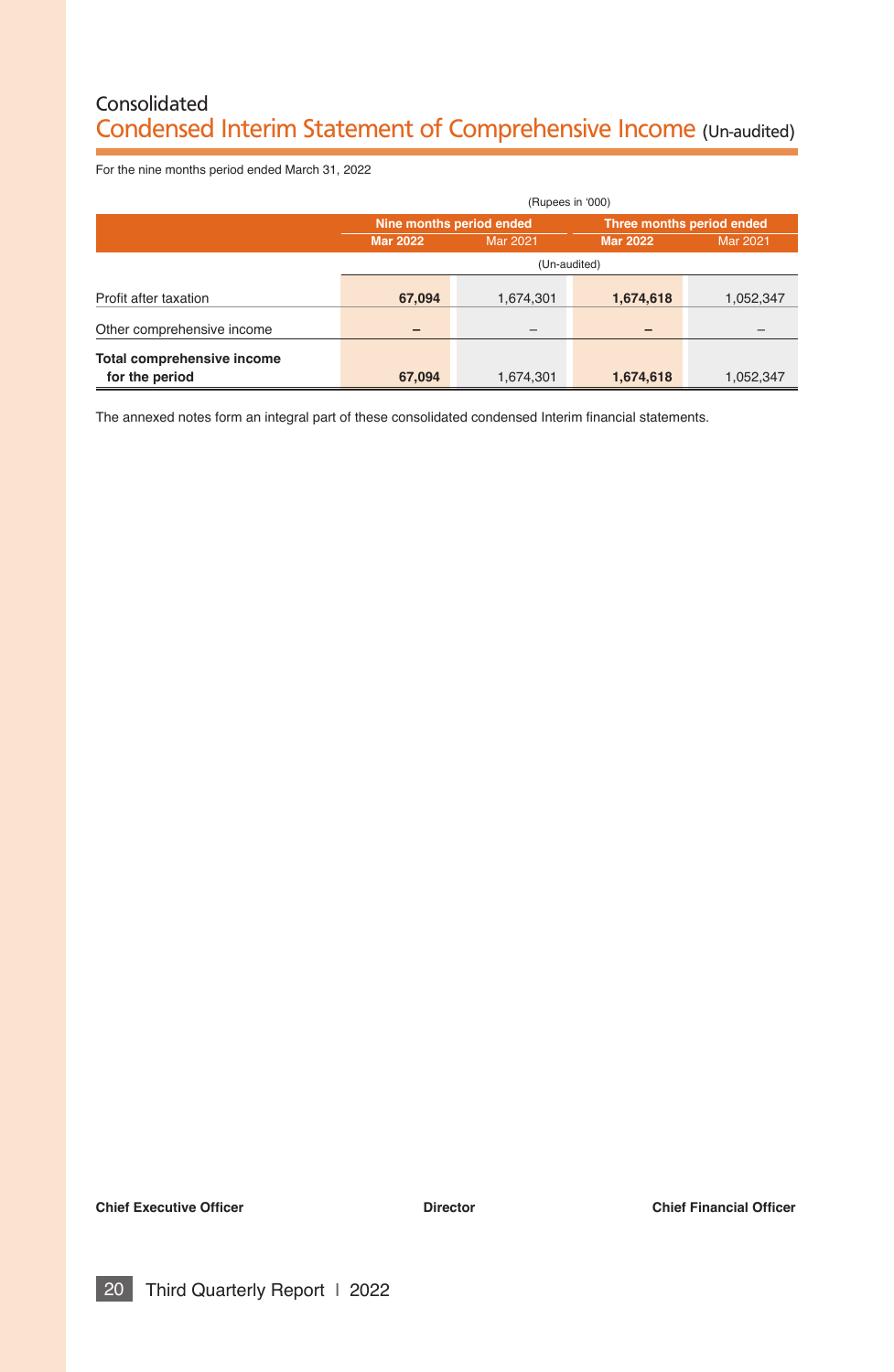# Consolidated Condensed Interim Statement of Changes in Equity (Un-audited)

For the nine months period ended March 31, 2022

|                                                                                                                 | (Rupees in '000)                                |                           |                                    |                                              |                                        |            |                                                             |              |
|-----------------------------------------------------------------------------------------------------------------|-------------------------------------------------|---------------------------|------------------------------------|----------------------------------------------|----------------------------------------|------------|-------------------------------------------------------------|--------------|
|                                                                                                                 |                                                 |                           | <b>Capital Reserve</b>             |                                              | <b>Revenue Reserve</b>                 |            |                                                             |              |
|                                                                                                                 | Issued.<br>subscribed<br>and paid<br>up capital | Merger<br><b>Reserves</b> | Other<br>Capital<br><b>Reserve</b> | surplus on<br>property, plant<br>& Equipment | <b>Revaluation Accumulated</b><br>Loss | Sub-total  | <b>Contribution</b><br>against<br>future issue<br>of shares | <b>Total</b> |
|                                                                                                                 |                                                 |                           |                                    | (Un-audited)                                 |                                        |            |                                                             |              |
| Balance as at 1 July 2020                                                                                       | 53.298.847                                      | (21, 303, 418)            | 3,214,209                          | 10.754.216                                   | (28, 133, 134)                         | 17.830.720 | 857,140                                                     | 18,687,860   |
| Total comprehensive income for the period                                                                       |                                                 |                           |                                    |                                              |                                        |            |                                                             |              |
| Profit for the period                                                                                           |                                                 |                           |                                    |                                              | 1.674.301                              | 1.674.301  |                                                             | 1.674.301    |
| Other comprehensive income<br>for the period                                                                    |                                                 |                           |                                    |                                              |                                        |            |                                                             |              |
| Incremental depreciation relating to<br>surplus on revaluation of property,<br>plant and equipment - net of tax |                                                 |                           | ۳                                  | (758.208)                                    | 758.208                                |            |                                                             |              |
| Balance as at March 31, 2021                                                                                    | 53,298,847                                      | (21, 303, 418)            | 3,214,209                          | 9.996.008                                    | (25,700,625)                           | 19,505,021 | 857,140                                                     | 20,362,161   |
| Balance as at 1 July 2021                                                                                       | 53.298.847                                      | (21, 303, 418)            | 3.214.209                          | 9.743.271                                    | (24.251.964)                           | 20.700.945 | 979.418                                                     | 21,680,363   |
| Total comprehensive loss for the period                                                                         |                                                 |                           |                                    |                                              |                                        |            |                                                             |              |
| Profit for the period                                                                                           | ۰                                               |                           |                                    |                                              | 67.094                                 | 67.094     |                                                             | 67,094       |
| Other comprehensive income<br>for the period                                                                    |                                                 |                           |                                    |                                              |                                        |            |                                                             |              |
| Incremental depreciation relating to<br>surplus on revaluation of property,<br>plant and equipment - net of tax |                                                 |                           |                                    | (757.685)                                    | 757.685                                |            |                                                             |              |
| Balance as at March 31, 2022                                                                                    | 53,298,847                                      | (21, 303, 418)            | 3,214,209                          | 8,985,586                                    | (23, 427, 185)                         | 20.768.039 | 979,418                                                     | 21,747,457   |

The annexed notes form an integral part of these consolidated condensed Interim financial statements.

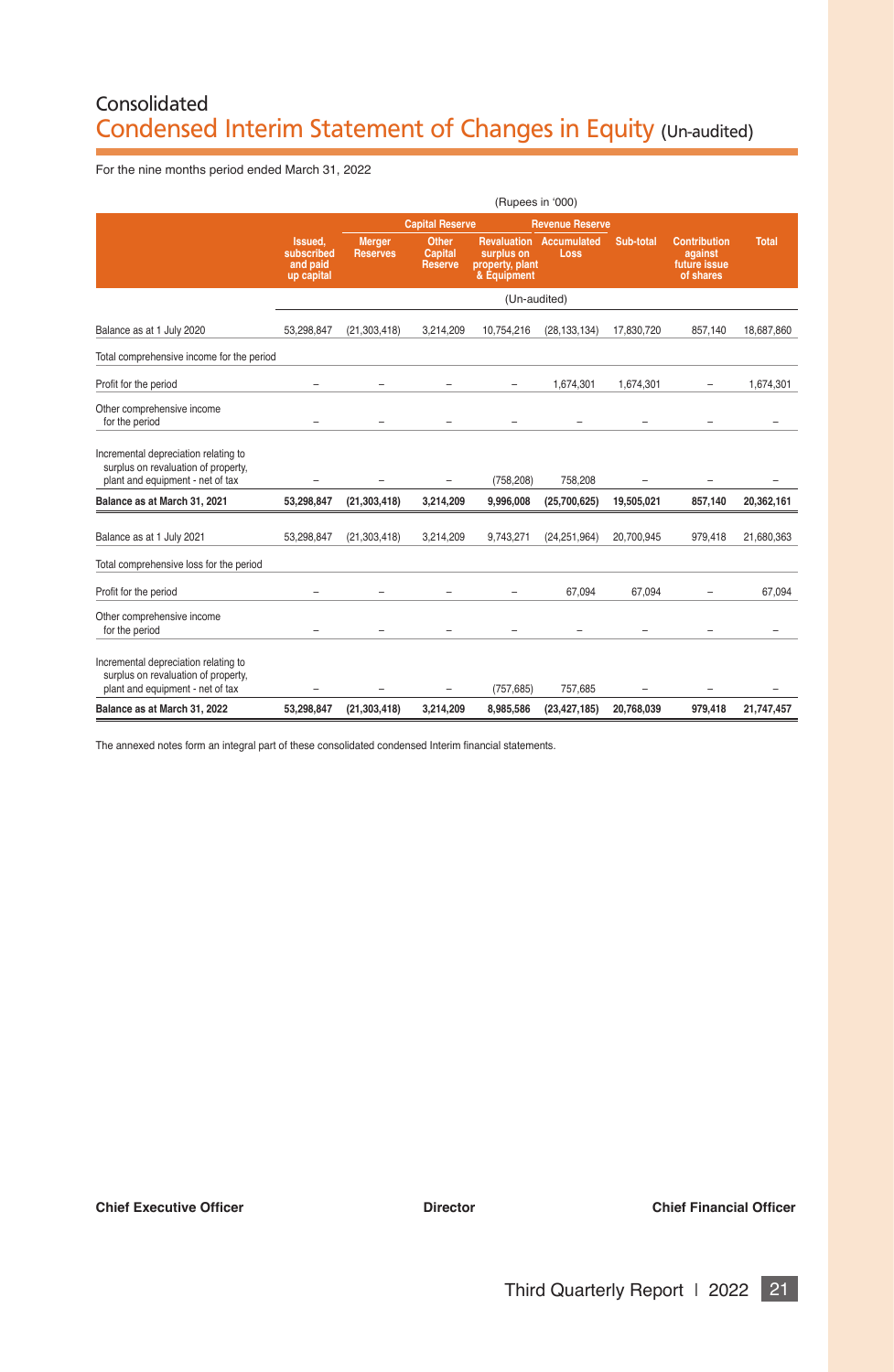## Consolidated Condensed Interim Statement of Cash Flows (Un-audited)

| For the nine months period ended March 31, 2022        | (Rupees in '000)  |                   |
|--------------------------------------------------------|-------------------|-------------------|
|                                                        | March 31,<br>2022 | March 31,<br>2021 |
|                                                        | (Un-audited)      |                   |
| <b>CASH FLOWS FROM OPERATING ACTIVITIES</b>            |                   |                   |
| Profit before taxation                                 | 603.009           | 1,513,618         |
| Adjustments for:                                       |                   |                   |
| Depreciation                                           |                   |                   |
|                                                        | 3,594,119         | 3,580,933         |
| Finance costs                                          | 2,240,094         | 1,861,714         |
| Provision for impairment against doubtful debts        | 1,050,368         | 1,052,924         |
| Loss / (Gain) on disposal of assets                    | (72)              | 149               |
| Interest income                                        | (723, 647)        | (722, 833)        |
| Provision for gratuity                                 | 80,827            | 55,173            |
| Net cash flow before working capital changes           | 6,844,697         | 7,341,679         |
| Movement in working capital                            |                   |                   |
| (Increase) / decrease in current assets                |                   |                   |
| Stores and spares                                      | (593, 792)        | (57, 915)         |
| Stock in trade                                         | 9,433,846         | (2,064,711)       |
| Trade debts                                            | (1,520,225)       | (888, 658)        |
| Loans and advances                                     | (27, 420)         | (79, 366)         |
| Trade deposits and short term prepayments              | (21, 654)         | (204, 696)        |
| Other receivables                                      | (2,904,238)       | (2,313)           |
| Increase / (Decrease) in current liabilities           |                   |                   |
| Advance from customers                                 | 508,974           | 133,155           |
| Trade and other payables                               | (4, 436, 138)     | 12,235,037        |
|                                                        | 439,354           | 9,070,532         |
| Cash generated from operations                         | 7,284,051         | 16,412,211        |
| Finance costs paid                                     | (2,476,648)       | (2,611,273)       |
| Income Taxes paid                                      | (40, 318)         | (78, 372)         |
| Gratuity paid                                          | (55,000)          | (80,000)          |
| Interest income received                               | 12,992            | 19,247            |
| Net Cash generated from operations                     | 4,725,077         | 13,661,813        |
|                                                        |                   |                   |
| <b>CASH FLOWS FROM INVESTING ACTIVITIES</b>            |                   |                   |
| Fixed capital expenditure                              | (3,495,906)       | (3,315,034)       |
| Sale Proceeds against disposal                         | 6,212             | 66                |
| Long term deposits - net                               | (14, 346)         | 94.537            |
| Net cash used in investing activities                  | (3,504,041)       | (3, 220, 432)     |
| <b>CASH FLOW FROM FINANCING ACTIVITIES</b>             |                   |                   |
| Repayment of long term loan - net                      | (2,523,491)       | 294,061           |
| Payment of lease liabilities                           | (299, 857)        | (313, 661)        |
| Short Term Borrowing                                   | 953,141           | (12, 419, 545)    |
| Net cash (used in) financing activities                | (1,870,206)       | (12, 439, 145)    |
| Net (decrease) / increase in cash and cash equivalents | (649, 170)        | (1,997,763)       |
| Cash and cash equivalents - opening                    | 649,958           | 2,319,220         |
| Cash and cash equivalents - closing                    | 788               | 321,457           |
| Cash and cash equivalents comprise of:                 |                   |                   |
| Cash and bank balances                                 | 1,600,788         | 1,363,457         |
| Running finance facility                               | (1,600,000)       | (1,042,000)       |
|                                                        | 788               | 321,457           |

The annexed notes form an integral part of these consolidated condensed Interim financial statements.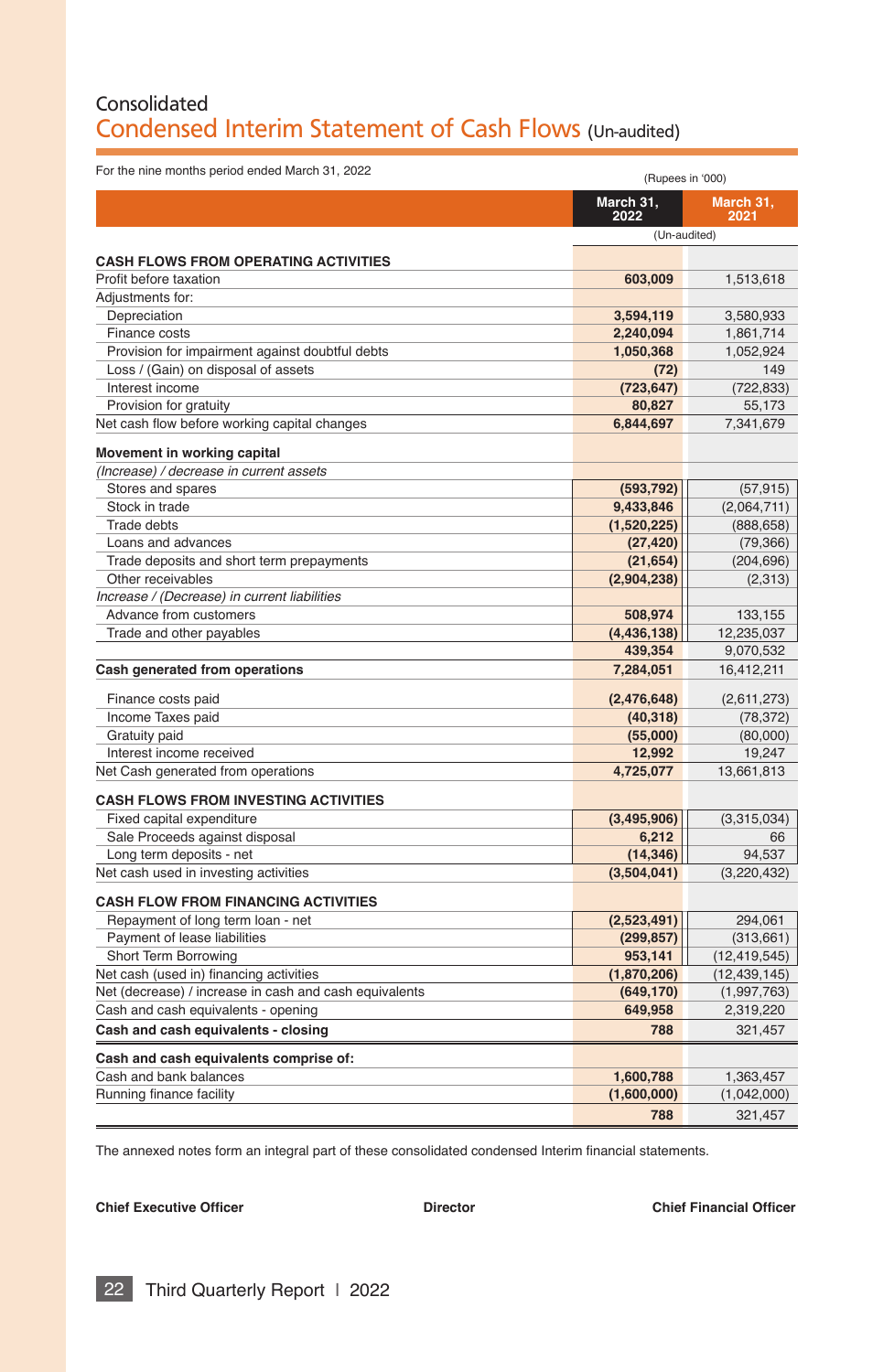# Notes to the Consolidated Condensed Interim Financial Statements

For the nine months period ended March 31, 2022

## 1. LEGAL STATUS AND NATURE OF BUSINESS

**1.1** The "Group" consist of:

#### **Holding Company**

#### **i) Cnergyico Pk Limited - the Holding Company**

The Holding Company was incorporated in Pakistan as a public limited company on 09 January 1995 under the repealed Companies Ordinance, 1984 and was granted a certifcate of commencement of business on 13 March 1995. The shares of the Holding Company are listed on Pakistan Stock Exchange. The Holding Company is a subsidiary of Cnergyico Mu Incorporated- CMI, Mauritius (the Parent Company). The Holding Company in turn is a subsidiary of Busientco Incorporated - BI, Cayman Islands (the Ultimate Parent Company).

The Holding Company currently operates two business segments namely Oil Refnery Business and Petroleum Marketing Business. The Company has two refneries with an aggregate rated capacity of 156,000 bpd. Petroleum Marketing Business was formally launched in 2007 and has 436 retail outlets (June 30, 2021: 415) across the country as at 31 Mar 2022.

#### **Subsidiary Company**

**ii) Cnergyico Isomerate PK (Private) Limited - CIPPL (Formerly Byco Isomerisation Pakistan (Private) Limited)**

CIPPL was incorporated in Pakistan as a private limited company under the repealed Companies Ordinance, 1984 on 14 May 2014. CIPPL is a wholly owned subsidiary of the Holding Company. The company is principally engaged in blending, refning and processing of petroleum naphtha to produce petroleum products such as premium motor gasoline.

Name of the subsidiary of the Holding Company has also been changed to "Cnergyico Isomerate PK (Private) Limited" w.e.f January 14, 2022.

#### 2 BASIS OF PREPARATION

#### **2.1 Statement of compliance**

These consolidated condensed interim fnancial statements have been prepared in accordance with the accounting and reporting standards as applicable in Pakistan for interim fnancial reporting. The accounting and reporting standards as applicable in Pakistan for interim financial reporting comprise of:

- International Accounting Standards (IAS 34), Interim Financial Reporting, issued by the International Accounting Standards Board (IASB) as notifed by the Companies Act, 2017 ; and
- Provisions of and directives issued under the Companies Act, 2017.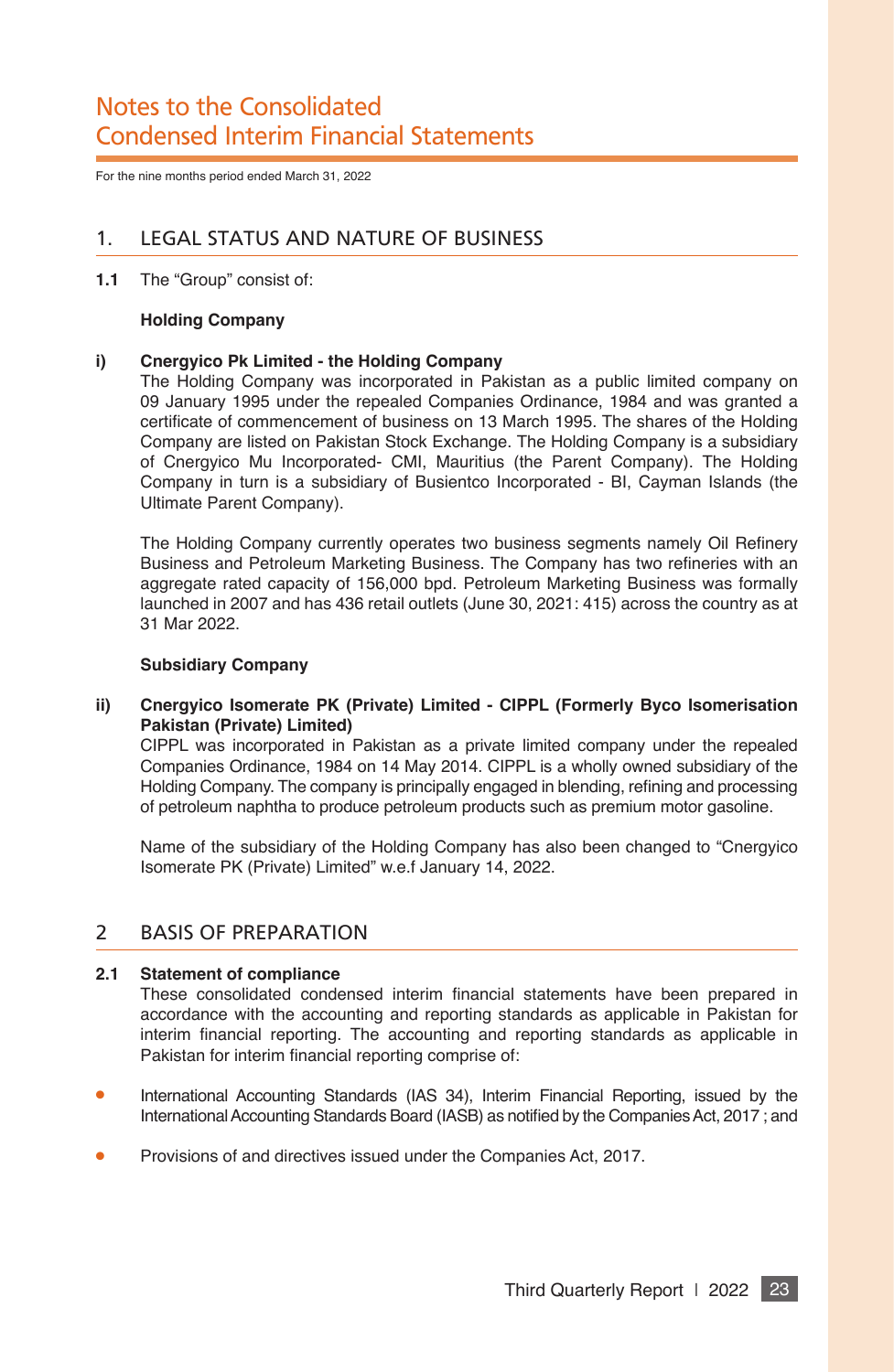Where the provisions of and directives issued under the Companies Act, 2017 differ with the requirements of IAS 34, the provisions of and directives issued under the Companies Act, 2017 have been followed.

- **2.2** These consolidated condensed interim fnancial statements do not include all the information and disclosures required in annual financial statements and should be read in conjunction with the annual audited fnancial statements of the Group for the year ended June 30, 2021.
- **2.3** This consolidated condensed interim fnancial information is un-audited and is being submitted to the shareholders as required by listing regulations of Pakistan Stock Exchange and section 237 of the Companies Act, 2017.
- **2.4** These consolidated condensed interim fnancial statements is presented in Pakistan Rupees which is also the Group's functional currency and all financial information presented has been rounded off to the nearest thousand.
- **2.5** The comparative balance sheet presented in these consolidated condensed interim fnancial information has been extracted from the consolidated audited fnancial statements of the Group for the year ended 30 June 2021.

#### 3 SIGNIFICANT ACCOUNTING POLICIES

- **3.1** The accounting policies and the methods of computation applied in the preparation of these condensed interim fnancial statements are the same as those applied in the preparation of the Group's annual audited fnancial statements as at and for the year ended June 30, 2021. Certain new IFRS and amendments to existing IFRS are effective for periods beginning on or after July 1, 2021, which do not have any impact on the Group's fnancial reporting and therefore have not been detailed in these unconsolidated condensed interim financial statements.
- **3.2** The Group follows the practice of conducting actuarial valuation annually at the year end. Hence, the impact of re-measurement of post-employment beneft plans has not been incorporated in these consolidated condensed interim fnancial statements.

## 4 ACCOUNTING ESTIMATES AND JUDGEMENTS

The preparation of this consolidated condensed interim fnancial information in conformity with approved accounting standards requires management to make estimates, assumptions and use judgements that affect the application of policies and reported amounts of assets and liabilities and income and expenses. Estimates, assumptions and judgements are continually evaluated and are based on historical experience and other factors, including reasonable expectations of future events. Revisions to accounting estimates are recognised prospectively commencing from the period of revision.

Estimates and judgements made by management in the preparation of these consolidated condensed interim fnancial statements are the same as those that were applied to the annual consolidated fnancial statements of the Group for the year ended 30 June 2021, except as disclosed otherwise.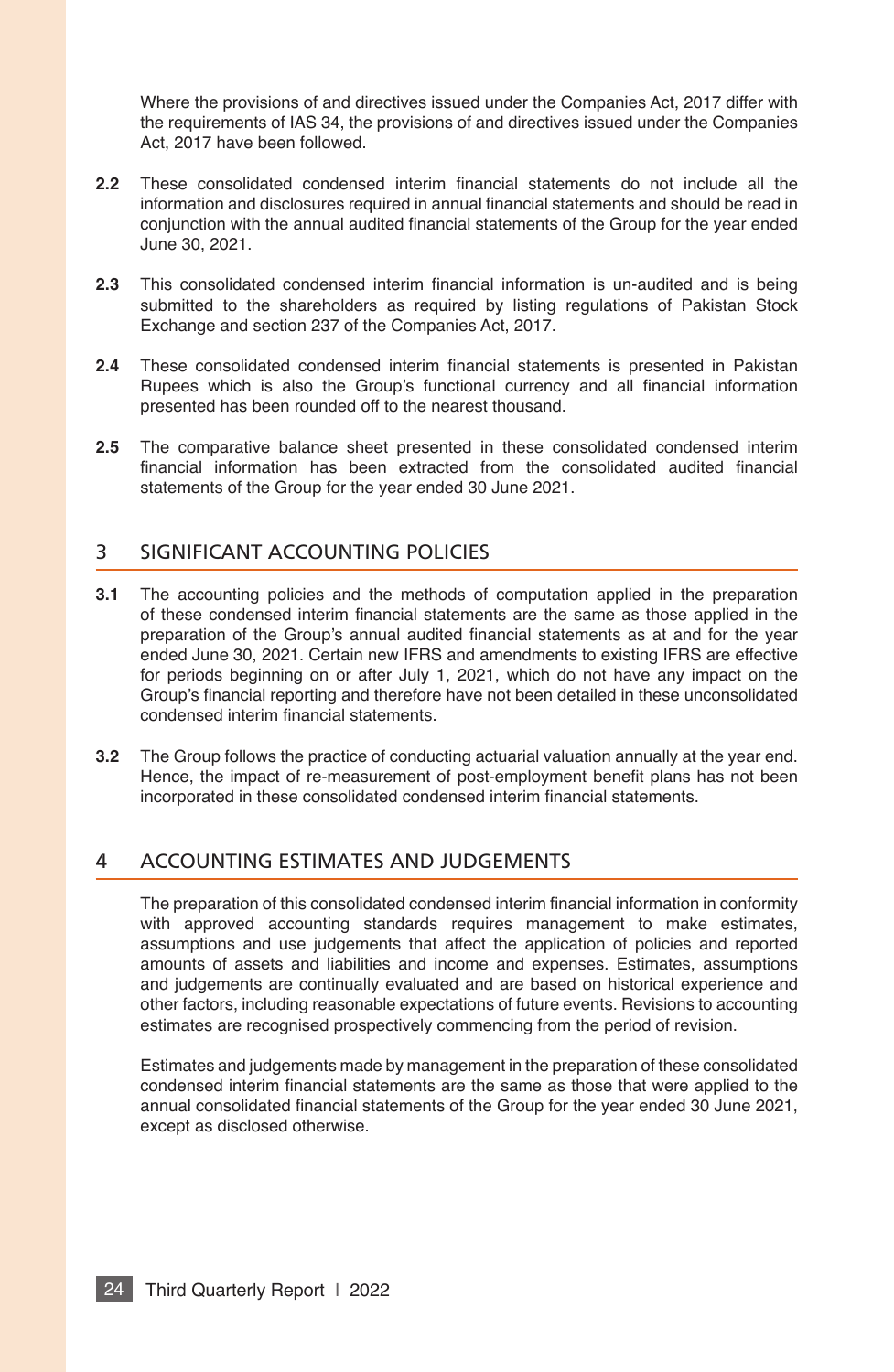## 5 PROPERTY, PLANT AND EQUIPMENT

|                          |             | (Rupees in '000)             |                           |  |
|--------------------------|-------------|------------------------------|---------------------------|--|
|                          | <b>Note</b> | Mar 31, 2022<br>(Un-audited) | Jun 30, 2021<br>(Audited) |  |
| Operating fixed assets   | 5.1         | 52,930,607                   | 55,647,506                |  |
| Capital work in progress | 5.2         | 29,910,857                   | 27,216,293                |  |
| Right-of-use assets      | 5.3         | 746.597                      | 828,609                   |  |
|                          |             | 83,588,061                   | 83,692,408                |  |

#### **5.1 Additions in operating fxed assets**

|                                                   |                              | (Rupees in '000)             |  |  |
|---------------------------------------------------|------------------------------|------------------------------|--|--|
|                                                   | Mar 31, 2022<br>(Un-audited) | Mar 31, 2021<br>(Un-audited) |  |  |
| Building on free hold land, roads and civil works |                              | 27.309                       |  |  |
| Plant and machinery                               | 531,516                      | 230,894                      |  |  |
| Furniture and fixtures                            | 2.999                        | 1,006                        |  |  |
| Vehicles                                          | $\overline{\phantom{0}}$     | 3,467                        |  |  |
| Computer and allied equipments                    | 26,260                       | 48,248                       |  |  |
| Safety & lab equipments                           | 413                          | 4,377                        |  |  |
|                                                   | 561,188                      | 315.302                      |  |  |

- **5.2** During the period, the additions in capital work-in-progress amounted to Rs. 2,705.984 million (Mar 31, 2021: Rs. 2,984.689 million).
- **5.3** During the period, the additions in right-of-use assets amounted to Rs. 228.732 million (Mar 31, 2021: Rs. 15.043 million).

## 6 STOCK IN TRADE

|                   |             | (Rupees in '000)             |                           |  |
|-------------------|-------------|------------------------------|---------------------------|--|
|                   | <b>Note</b> | Mar 31, 2022<br>(Un-audited) | Jun 30, 2021<br>(Audited) |  |
| Raw material      | 6.1         | 12,599,332                   | 26,063,302                |  |
| Finished products | 6.2         | 11,551,495                   | 7,521,371                 |  |
|                   |             | 24,150,827                   | 33,584,673                |  |

- **6.1** This includes raw material in transit amouting to Rs. 7,621.414 million (30 June 2021: Rs. 21,961.788 million) as at the balance sheet date.
- **6.2** This includes finished products held by third parties amounting to Rs. 4,420.500 million (30 June 2021: Rs. 3,163.736 million).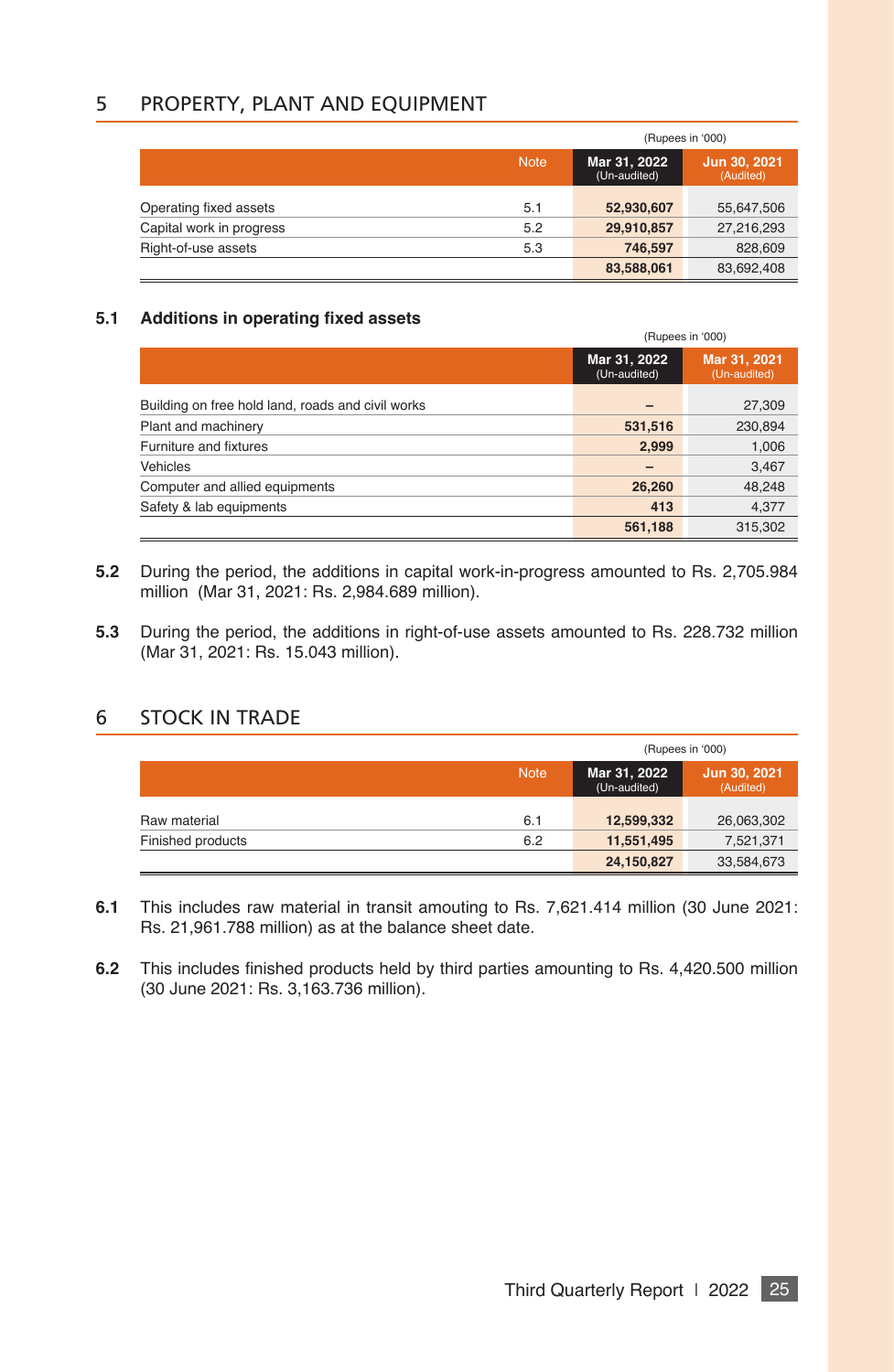## 7 TRADE DEBTS

|             | (Rupees in '000)             |                           |  |
|-------------|------------------------------|---------------------------|--|
| <b>Note</b> | Mar 31, 2022<br>(Un-audited) | Jun 30, 2021<br>(Audited) |  |
|             | 5,690,470                    | 4,556,175                 |  |

**7.1** During the period, provision was made against doubtful debts amounting to Rs. 1,050.368 million (Mar 31, 2021: Rs. 1,052.924 million).

#### 8 OTHER RECEIVABLES

|                 | (Rupees in '000) |                              |                           |  |
|-----------------|------------------|------------------------------|---------------------------|--|
|                 | <b>Note</b>      | Mar 31, 2022<br>(Un-audited) | Jun 30, 2021<br>(Audited) |  |
| Considered good | 8.1 & 8.2        | 4,449,190                    | 1,464,241                 |  |

- **8.1** This includes Rs. 1,098.814 million (30 June 2021: Rs. 1,234.507 million) receivable from Coastal Refnery Limited.
- **8.2** Includes an amount of Rs. 2,281.152 million and Rs. 1,010.162 million on account of sales tax refundable and price differential claims respectively.
- **8.3** Gross receivable in respect of Baluchistan Infrastructure Development CESS is amounting to Rs. 2.8 Billion.

#### 9 CONTINGENCIES AND COMMITMENTS

#### **9.1 Contingencies**

There are no material change in the status of contingencies from what is disclosed in note 26 to the annual audited consolidated fnancial statements for the year ended 30 June 2021.

#### **9.2 Commitments**

The status for commitments is same as disclosed in annual audited consolidated fnancial statements for the year ended 30 June 2021 except for:

|                                     | (Rupees in '000)             |                           |  |
|-------------------------------------|------------------------------|---------------------------|--|
|                                     | Mar 31, 2022<br>(Un-audited) | Jun 30, 2021<br>(Audited) |  |
| Commitments for capital expenditure | 3,656,210                    | 3,175,124                 |  |

## 10 TRANSACTIONS AND BALANCES WITH RELATED PARTIES

The related parties comprise of ultimate parent Company, parent Company, associated companies, directors, key management personnel, staff provident fund and staff gratuity fund. All transactions involving related parties arising in the normal course of business are conducted at agreed terms and conditions. Details of transactions and balances with related parties during the period are as follows: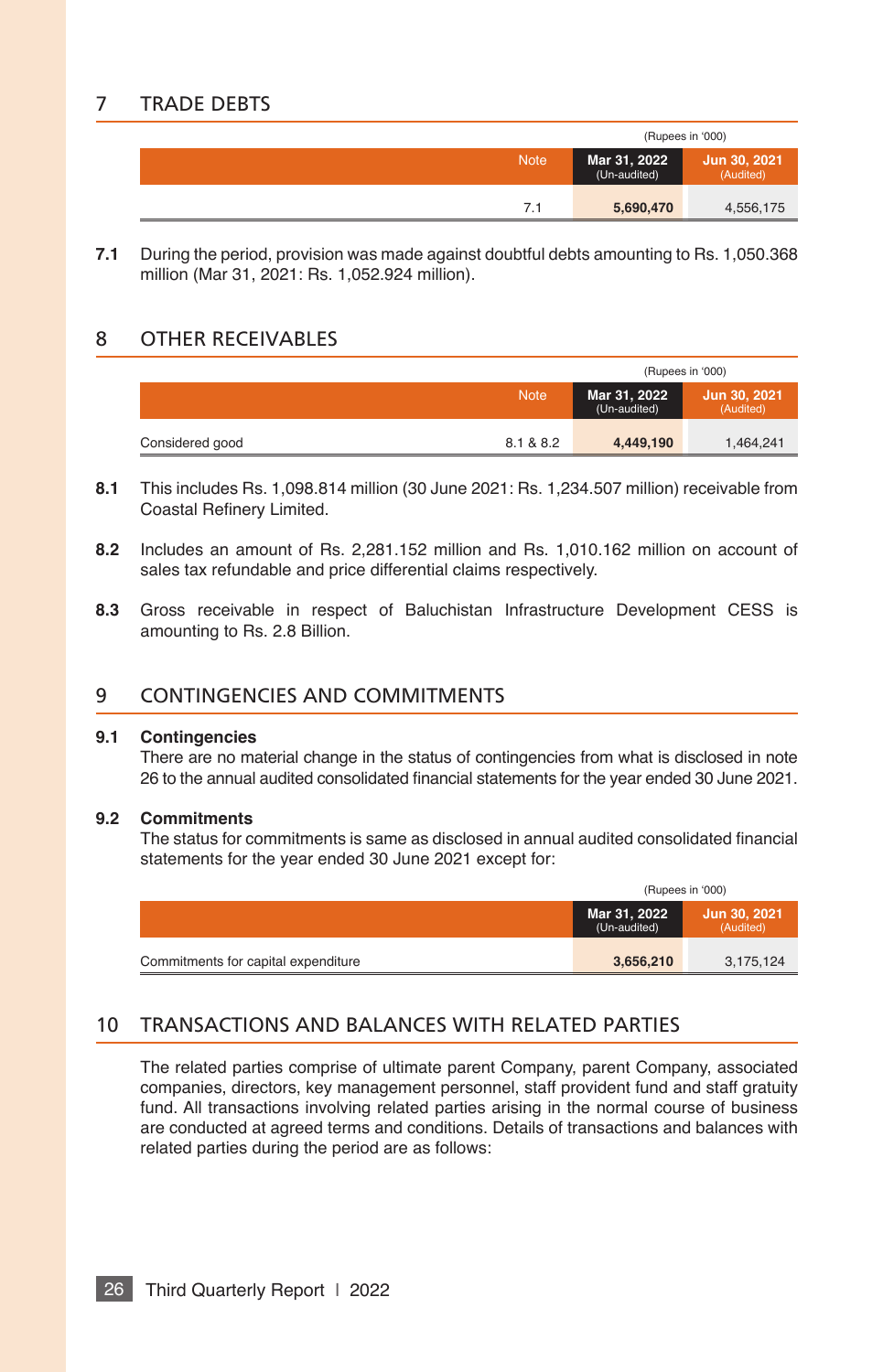#### **10.1 Transactions with related parties**

|                                                 | (Rupees in '000) |                        |  |
|-------------------------------------------------|------------------|------------------------|--|
|                                                 | Jul-Mar<br>2022  | <b>Jul-Mar</b><br>2021 |  |
|                                                 | (Un-audited)     |                        |  |
| Parent company:                                 |                  |                        |  |
| Markup charged                                  | 45,470           | 55,635                 |  |
| Associated companies:                           |                  |                        |  |
| Purchase of operating fixed assets and services | 96,683           | 41,326                 |  |
| Markup charged                                  | 1,099,160        | 653.861                |  |
| <b>Others</b>                                   |                  |                        |  |
| Post employment benefit Funds                   | 154,784          | 271,097                |  |
| Key management personnel remuneration           | 148,854          | 100,188                |  |

#### **10.2 Balances with related parties**

|                                             | (Rupees in '000)             |                           |  |  |
|---------------------------------------------|------------------------------|---------------------------|--|--|
|                                             | Mar 31, 2022<br>(Un-audited) | Jun 30, 2021<br>(Audited) |  |  |
| <b>Parent Company</b>                       |                              |                           |  |  |
| Contribution against future issue of shares | 979,418                      | 979,418                   |  |  |
| Accrued markup                              | 763,999                      | 718,829                   |  |  |
| Loan payable                                | 3,935,650                    | 3,935,650                 |  |  |
| <b>Associated Companies</b>                 |                              |                           |  |  |
| Advance against shared services             | 47,873                       | 70,069                    |  |  |
| Payable against purchases                   | 124,612                      | 28.044                    |  |  |
| Accrued markup                              | 5,989,009                    | 4,885,134                 |  |  |
| Loan payable                                | 14,581,628                   | 14,831,628                |  |  |
| <b>Others</b>                               |                              |                           |  |  |
| Payable to key management person            | 68,508                       | 68,508                    |  |  |
| Payable to post employment benefit funds    | 324,068                      | 211,907                   |  |  |

## 11 FINANCIAL RISK MANAGEMENT, OBJECTIVES AND POLICIES

The Group's activities expose it to a variety of financial risks. There have been no changes in any risk management policies since the year end.

## 12 FAIR VALUE OF ASSETS AND LIABILITIES

There were no transfers amongst levels during the period.

Third Quarterly Report | 2022 27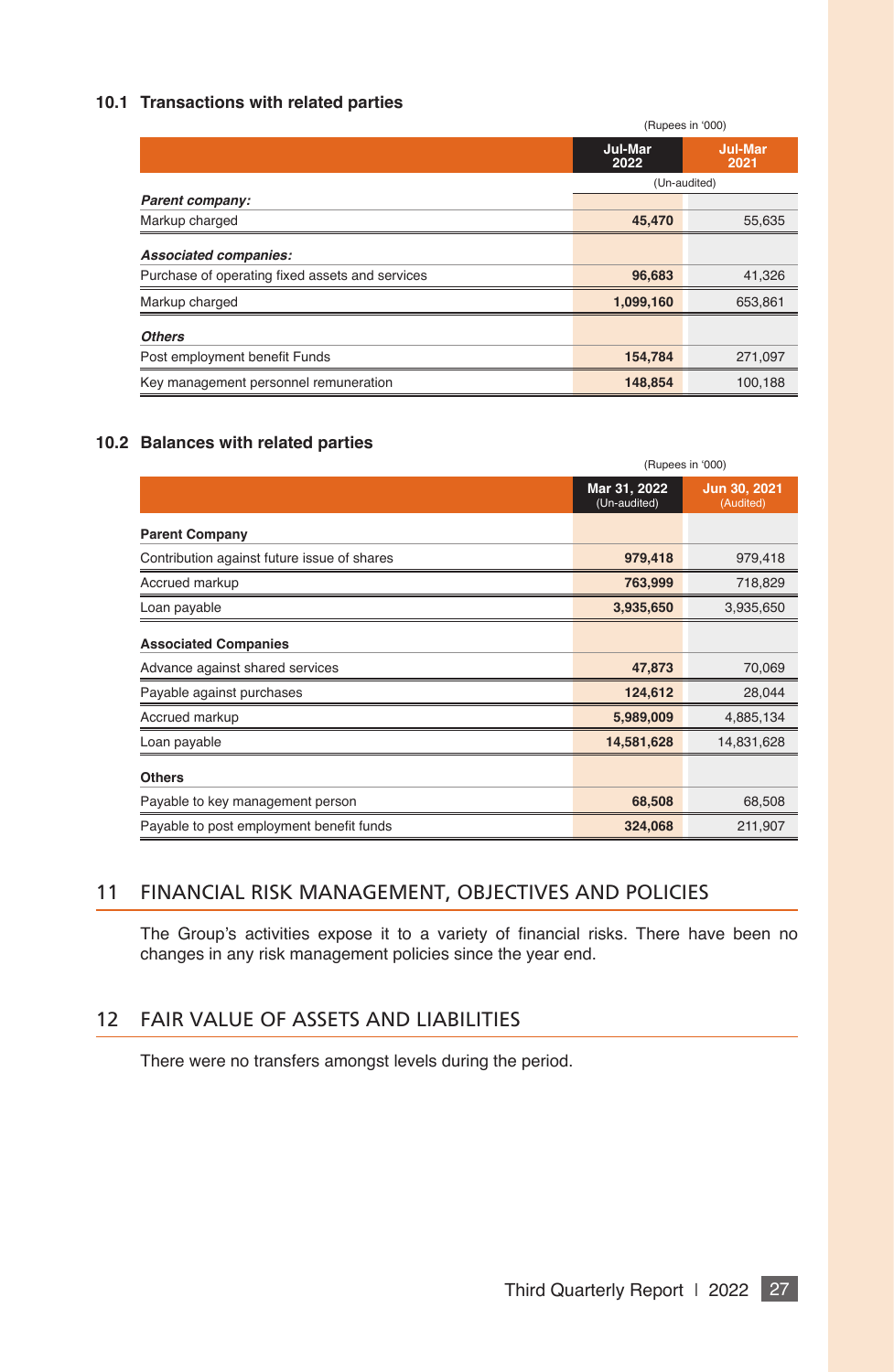## 13 OPERATING SEGMENTS

For management purposes, the Group has determined following reportable operating segments on the basis of business activities i.e. oil refning and petroleum marketing. Oil refning business is engaged in crude oil refning and selling of refned petroleum products to oil marketing companies. Petroleum marketing business is engaged in trading of petroleum products, procuring products from oil refining business as well as from other sources.

|                              | (Rupees in '000)    |                |                            |            |                |               |  |
|------------------------------|---------------------|----------------|----------------------------|------------|----------------|---------------|--|
|                              | <b>Oil Refining</b> |                | <b>Petroleum Marketing</b> |            | <b>Total</b>   |               |  |
|                              | 2022                | 2021           | 2022                       | 2021       | 2022           | 2021          |  |
| Sales to external customers  | 43,300,340          | 48,612,660     | 78,544,031                 | 52,715,194 | 121,844,371    | 101,327,854   |  |
| Inter-segment sales          | 77,102,401          | 50,748,007     |                            |            | 77,102,401     | 50,748,007    |  |
| <b>Fliminations</b>          | (77, 102, 401)      | (50, 748, 007) |                            | -          | (77, 102, 401) | (50,748,007)  |  |
| Total revenue                | 43,300,340          | 48,612,660     | 78,544,031                 | 52,715,194 | 121,844,371    | 101,327,854   |  |
| Result                       |                     |                |                            |            |                |               |  |
| Segment results - profit     | 1,872,245           | 2,571,789      | 1,297,578                  | 1,180,819  | 3,169,823      | 3,752,608     |  |
| <b>Unallocated expenses:</b> |                     |                |                            |            |                |               |  |
| Finance costs                |                     |                |                            |            | (2, 241, 094)  | (1,861,714)   |  |
| Other expenses               |                     |                |                            |            | (1,050,368)    | (1, 100, 109) |  |
| Interest income              |                     |                |                            |            | 723,647        | 722,833       |  |
| Profit before taxation       |                     |                |                            |            | 603,009        | 1,513,618     |  |
| Taxation                     |                     |                |                            |            | (535, 915)     | 160,683       |  |
| Profit after taxation        |                     |                |                            |            | 67,094         | 1,674,301     |  |
| <b>Other Information</b>     |                     |                |                            |            |                |               |  |
| Depreciation                 | 3,398,309           | 3,386,062      | 195,810                    | 194,871    | 3,594,119      | 3,580,933     |  |

All non-current assets of the Group as at March 31, 2022 and 2021 are located in Pakistan.

## 14 DATE OF AUTHORIZATION FOR ISSUE

This consolidated condensed interim fnancial statements was authorised for issue on **April 28th, 2022** by the Board of Directors of the Group.